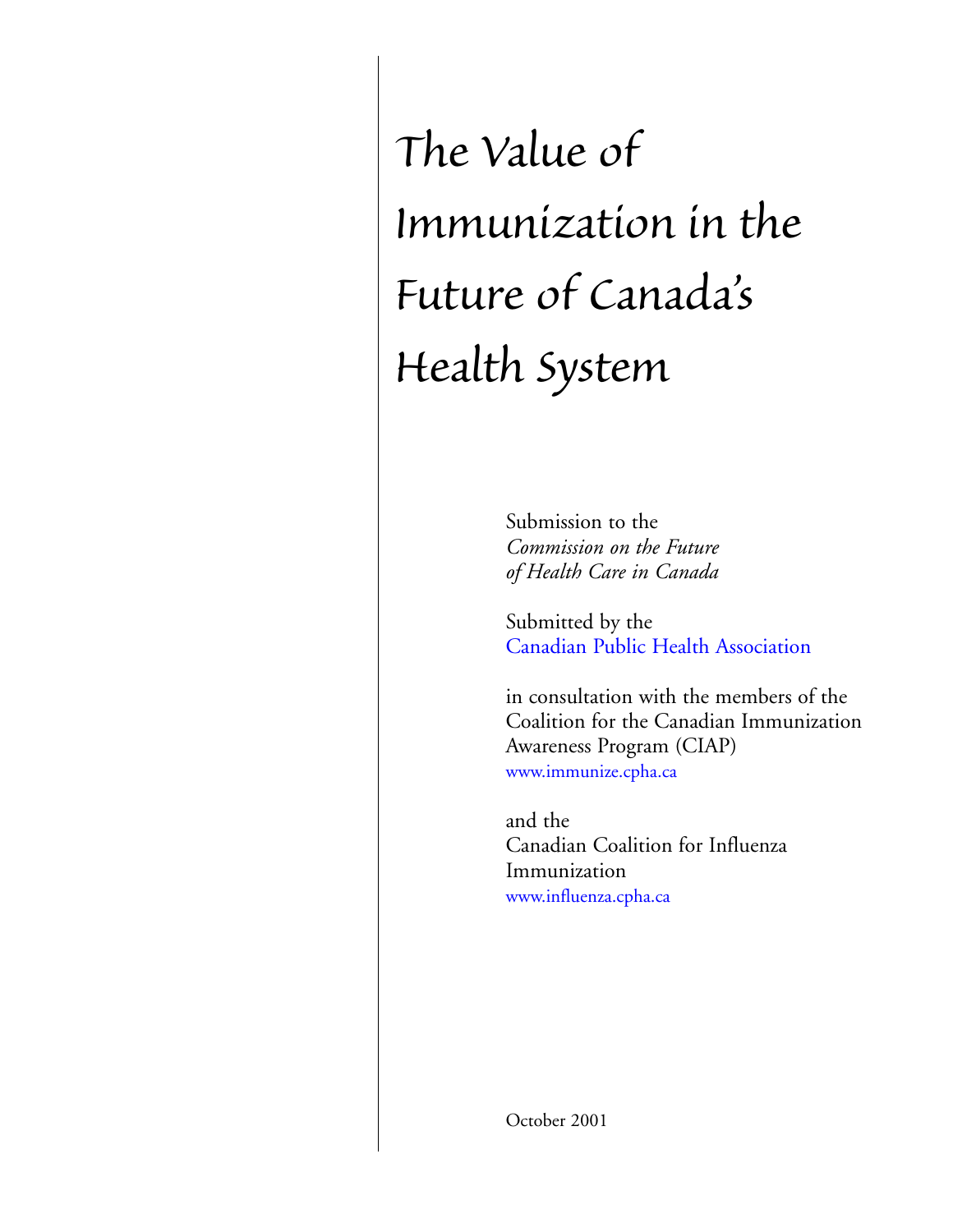The goal of the **[Canadian Immunization Awareness Program](http://www.immunize.cpha.ca/) (CIAP)** is to help parents and health service providers in Canada work together to make sure children get all the shots they need at the right times. *Coalition members:* Chair: Dr. David Allison Canadian Institute of Child Health Canadian Medical Association Canadian Nurses Association Canadian Nursing Coalition for Immunization Canadian Paediatric Society Canadian Pharmacists Association Canadian Public Health Association College of Family Physicians of Canada Conférence des Régies régionales de la santé des services sociaux du Québec Council of Chief Medical Officers of Health *Sponsor members:* Aventis Pasteur Ltd. GlaxoSmithKline Ltd. Merck Frosst Canada Ltd Shire Biologics Inc. Wyeth-Ayerst Canada Inc.

The goal of the **[Canadian Coalition for Influenza Immunization \(CCII\)](http://www.influenza.cpha.ca/)** is to increase immunization rates by promoting the benefits of influenza immunization for all ages. *Coalition members:* Chair: Dr. Ian Gemmill Canada's Association for the Fifty-Plus Canadian Association of Chain Drug Stores Canadian Diabetes Association Canadian Gerontological Nursing Association (also representing the Canadian Nurses Association) Canadian Infectious Disease Society Canadian Lung Association Canadian Medical Association Canadian Paediatric Society Canadian Pharmacists Association Canadian Public Health Association College of Family Physicians of Canada Community and Hospital Infection Control Association Heart and Stroke Foundation of Canada *Sponsor members:* Aventis Pasteur Ltd. Shire Biologics Inc.

*Secretariat for CIAP and CCII:* Canadian Public Health Association 400-1565 Carling Avenue, Ottawa, ON K1Z 8R1 Tel: 613.725.3769, ext. 139 Fax: 613.725.9826 Email: [immunize@cpha.ca](mailto:immunize@cpha.ca) Web: [www.immunize.cpha.ca](http://www.immunize.cpha.ca/) / [www.influenza.cpha.ca](http://www.influenza.cpha.ca/)

*The Value of Immunization in the Future of Canada's Health System, Submission to the Commission on the Future of Health Care in Canada* submitted by the Canadian Public Health Association in consultation with the Coalition for the Canadian Immunization Awareness Program and the Canadian Coalition for Influenza Immunization is available online at www.immunize.cpha.ca.

For additional copies of this document, contact the Secretariat.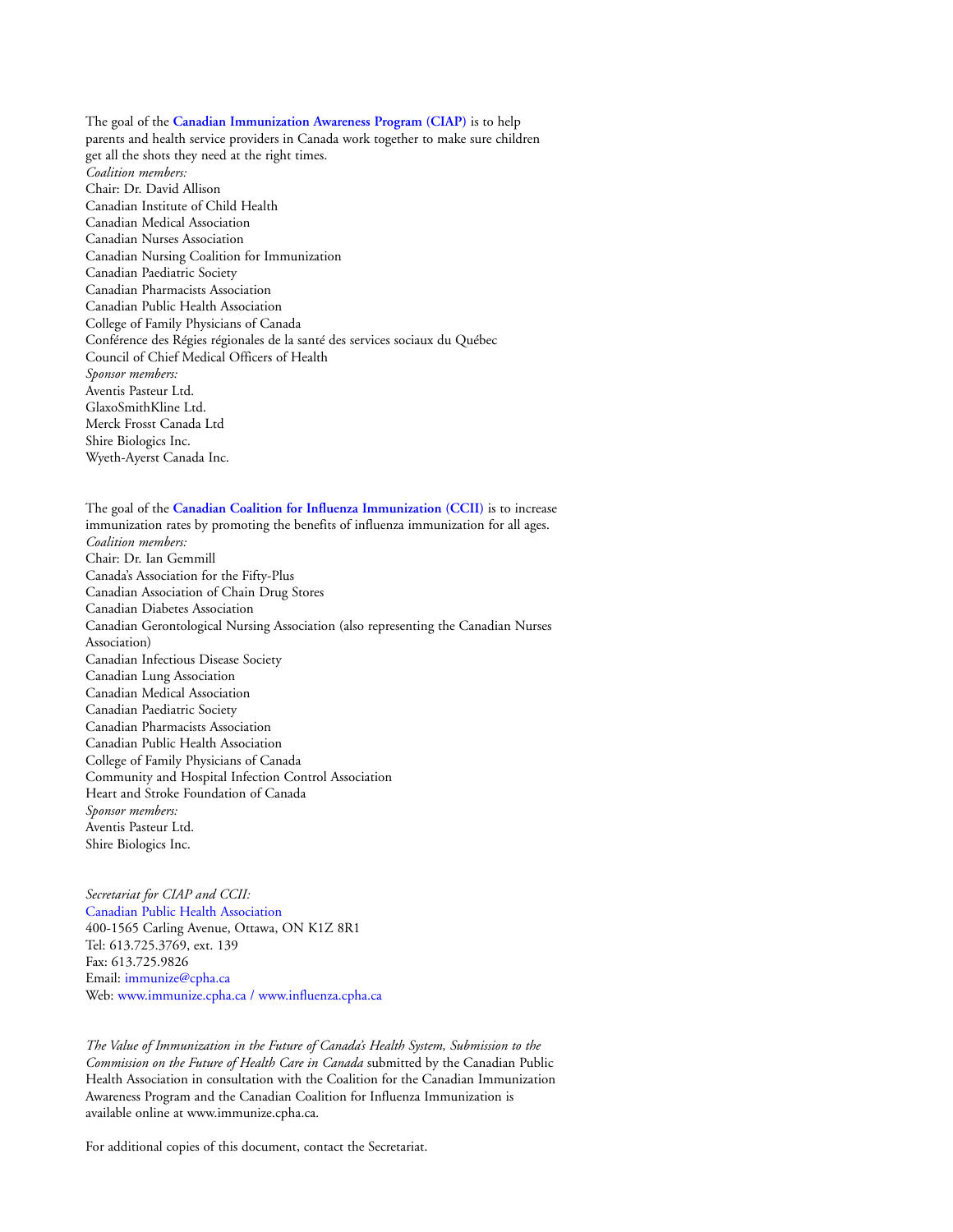# *The Value of Immunization in the Future of Canada's Health System*

#### **Executive Summary**

One hundred years ago, infectious diseases were the leading cause of death worldwide. In Canada, they now cause less than 5% of all deaths thanks to immunization programs undertaken from coast to coast. Immunization protects an entire population by preventing the spread of disease from one individual to another: the more people immunized, the less chance for disease to circulate. It is the single most cost-effective health investment, making immunization a cornerstone of efforts to promote health.

Canadian children in all provinces are routinely immunized against nine diseases: polio, pertussis, tetanus, diphtheria, *Haemophilus influenzae* type b, measles, mumps, rubella and hepatitis B. Vaccines are licensed federally in Canada through Health Canada. Provinces and territories select vaccines and schedules according to the goals of their individual public health programs.

Many infectious diseases have been controlled but could return if immunization is not maintained. Disease control requires the maintenance of very high levels of immunization as infectious agents still circulate, though in considerably reduced numbers. History demonstrates that when communities do not maintain high immunization rates, diseases within and beyond those communities can return. For example, risks for infectious diseases can arise from travel to other countries where vaccine-preventable diseases are widespread. Those returning to Canada with diseases that could have been prevented through immunization can place considerable burden on the health system.

Understanding the true value of vaccines is difficult when members of a society can no longer recall the impact, and fear, of a disease that seems to have vanished from their lives. It is imperative, therefore, that parents of young children understand the importance of maintaining a schedule of vaccinations for their children, and that adults recognize the importance of timely booster doses of selected vaccines.

A successful immunization program contributes to stronger overall health by providing a structural foundation and network of professionals for further national health initiatives and partnerships. Immunization can be used as a model for federal, provincial and territorial governments to improve public health management, planning, forecasting, evaluation, inventory control, health training, and public or community outreach.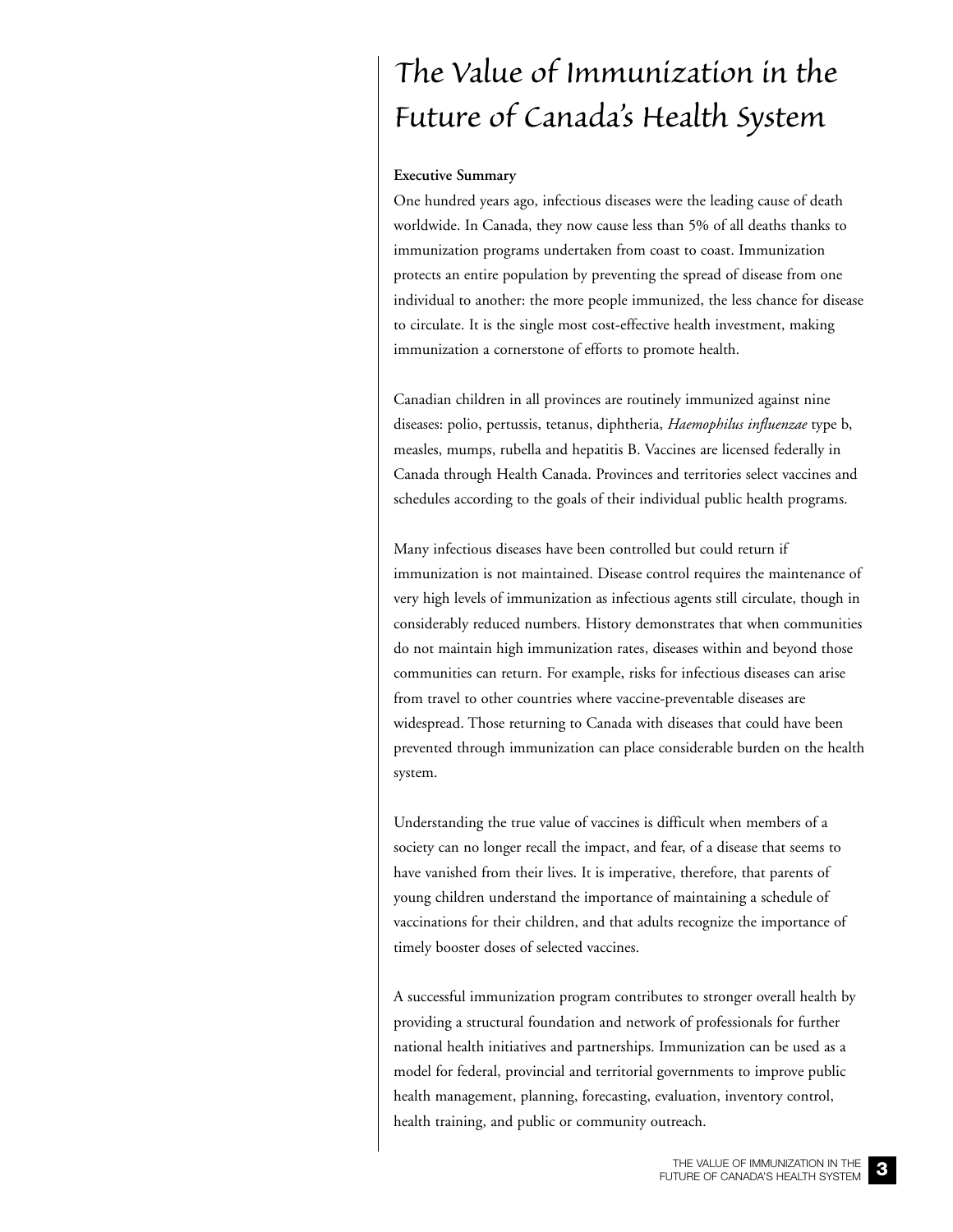Canadians understand health as a public good, and while Canada's health system is basically sound, it can still be improved. There is a need to refocus the balance. A publicly accessible health system should not only treat illness, but also be designed to improve health, prevent illness and thus reduce the need for treatment. The health system should be seen on a continuum from prevention through to palliative care. A national immunization strategy should be part of a broader national public health strategy.

#### **Recommendations**

The full submission produced in consultation with the Coalition for the Canadian Immunization Awareness Program and the Canadian Coalition for Influenza Immunization that follows this summary provides a number of recommendations for the consideration of the Commission on the Future of Health Care in Canada according to the Commission's four major themes: Canadian values, sustainability, managing change and cooperative relations. The summary text below represents a compilation of those more detailed recommendations, bringing together a number of points that are shared across theme and subject matter.

To refocus Canada's health system with respect to the key role played by immunization in the health of all Canadians, the following actions are recommended:

- 1. Extend the five principles of the Canada Health Act comprehensiveness, universality, portability, public administration and accessibility—to include disease prevention and health promotion.
- 2. Reinvest in prevention. Create the political demand for prevention, building on the federal government's anti-tobacco model.
- 3. Ensure the protection of public health through an effective national immunization program. Recognize vaccination and surveillance programs as "essential health services", and communicate this widely to the public. Ensure dedicated, non-discretionary federal funding of national immunization initiatives.
- 4. Ensure a well-resourced public health system to act as the primary provider of vaccines. Maintain high levels of coverage for control of vaccine-preventable diseases to prevent their resurgence following an imported case.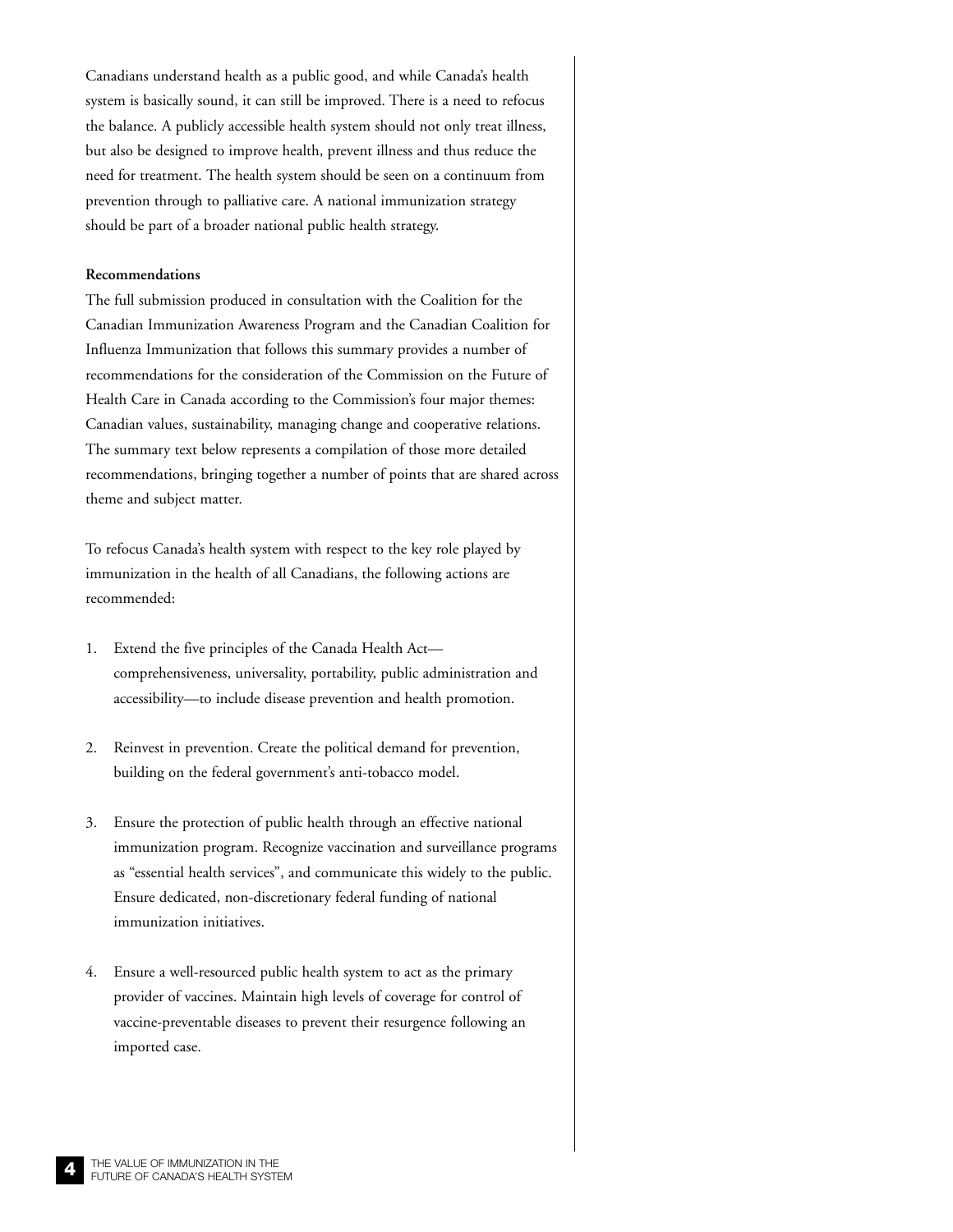- 5. Establish a national review and decision-making process on vaccines that aims for consistency across provinces. The federal government should facilitate the national monitoring of immunization programs at the provincial and territorial levels, and ensure that performance indicators are part of the agreement with the provinces and territories.
- 6. Strengthen Canadian leadership and visibility in global immunization initiatives through further collaboration with the World Health Organization (WHO), Pan American Health Organization (PAHO) and Global Alliance for Vaccines and Immunization (GAVI). Develop and enhance mechanisms for the timely exchange of lessons learned between the national and international immunization arenas.
- 7. Ensure that all health service providers are well informed about the issues surrounding vaccine delivery and immunization safety.
- 8. Establish and expand national record systems for immunization and for vaccine adverse events, using information technology that will ensure a secure and up-to-date data system accessible for updating and retrieval anywhere in the country.
- 9. Expand partnerships from exclusively federal/provincial/territorial to include private/public cooperative initiatives. Involve industry at the discussion table where appropriate, since they are critical partners in the supply and delivery of vaccines.
- 10. Strengthen and maintain public trust in vaccines, while acknowledging that no vaccine is entirely without risk. Take appropriate actions to counter information disseminated by the anti-vaccine lobby. Use community development strategies to promote vaccine use.
- 11. Seek a national consensus on acceptable combinations of vaccines, and expand technical and scientific advisory committees to include all stakeholders in immunization (e.g., practitioners, governments, manufacturers) to ensure safe, cost-effective and appropriate vaccine supplies. Develop a clinical trials network to engage multiple universities.
- 12. Target vaccines to high-risk populations where appropriate. Identify the potential for improvements in the overall health and in reductions in health inequalities of hard-to-reach populations with respect to immunization (e.g., new Canadians, populations with special needs).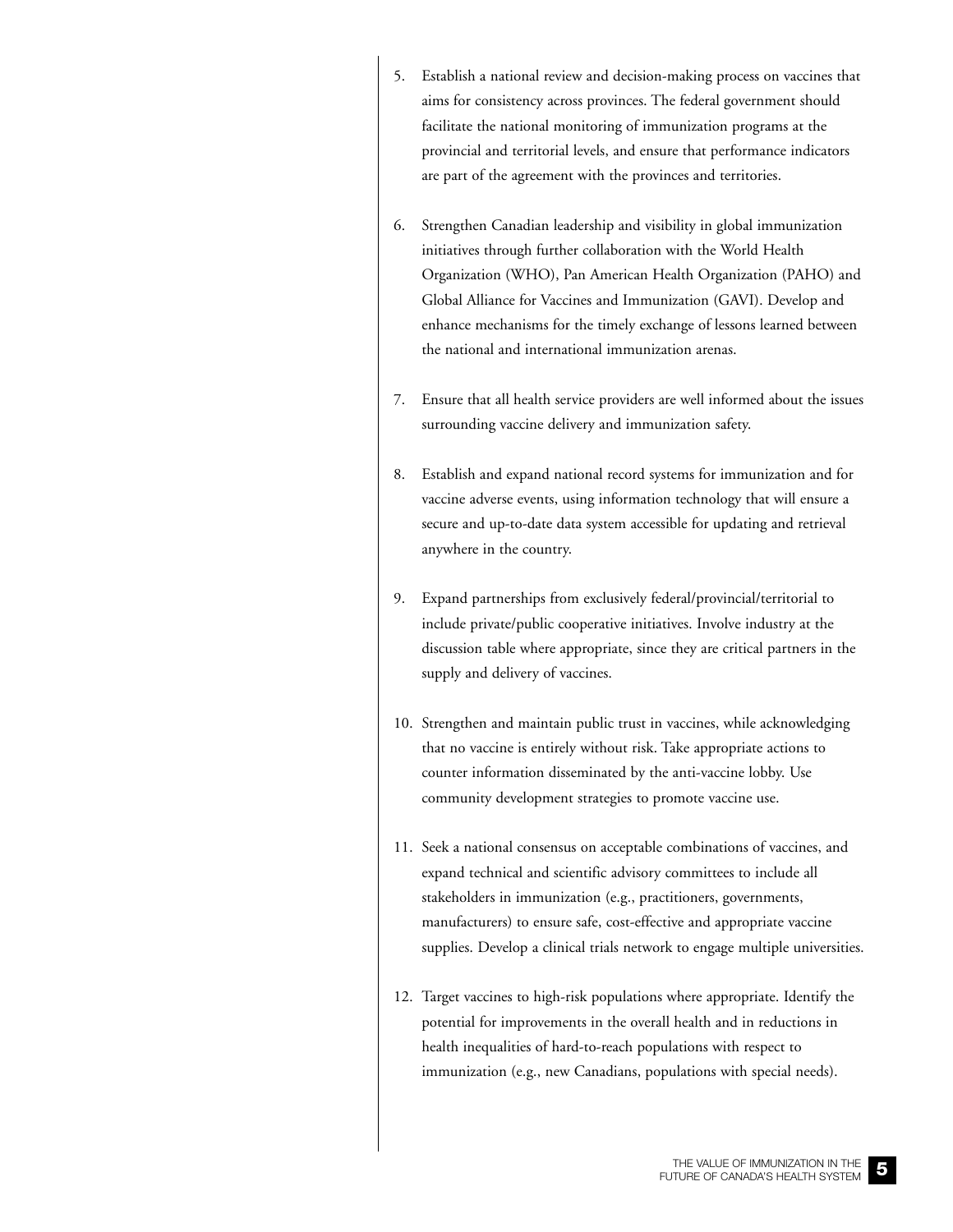- 13. Address the 'fragility' of the Canadian vaccine supply (i.e., current limitations in manufacturing capacity to produce vaccine domestically).
- 14. With respect to delivery methods, foster research and development into less invasive methods of immunization that will help contain delivery costs in the future as the number and variety of approved vaccines increases.

Immunization has saved more lives in Canada in the last 50 years than any other health intervention. Not only providing excellent value, immunization saves money to the health system. For every dollar governments spend on protecting their citizens through immunization, there are savings of far greater value.

The recommendations outlined in this document aim to ensure that immunization is a cornerstone in future efforts to reduce illness and promote the health of all Canadians. The Coalition for the Canadian Immunization Awareness Program and the Canadian Coalition for Influenza Immunization thank the Commission on the Future of Health Care in Canada for the opportunity to contribute to the discussion on the health system and immunization. The Coalitions welcome further discussion with the Commission and other stakeholders in the immunization field to move the agenda forward.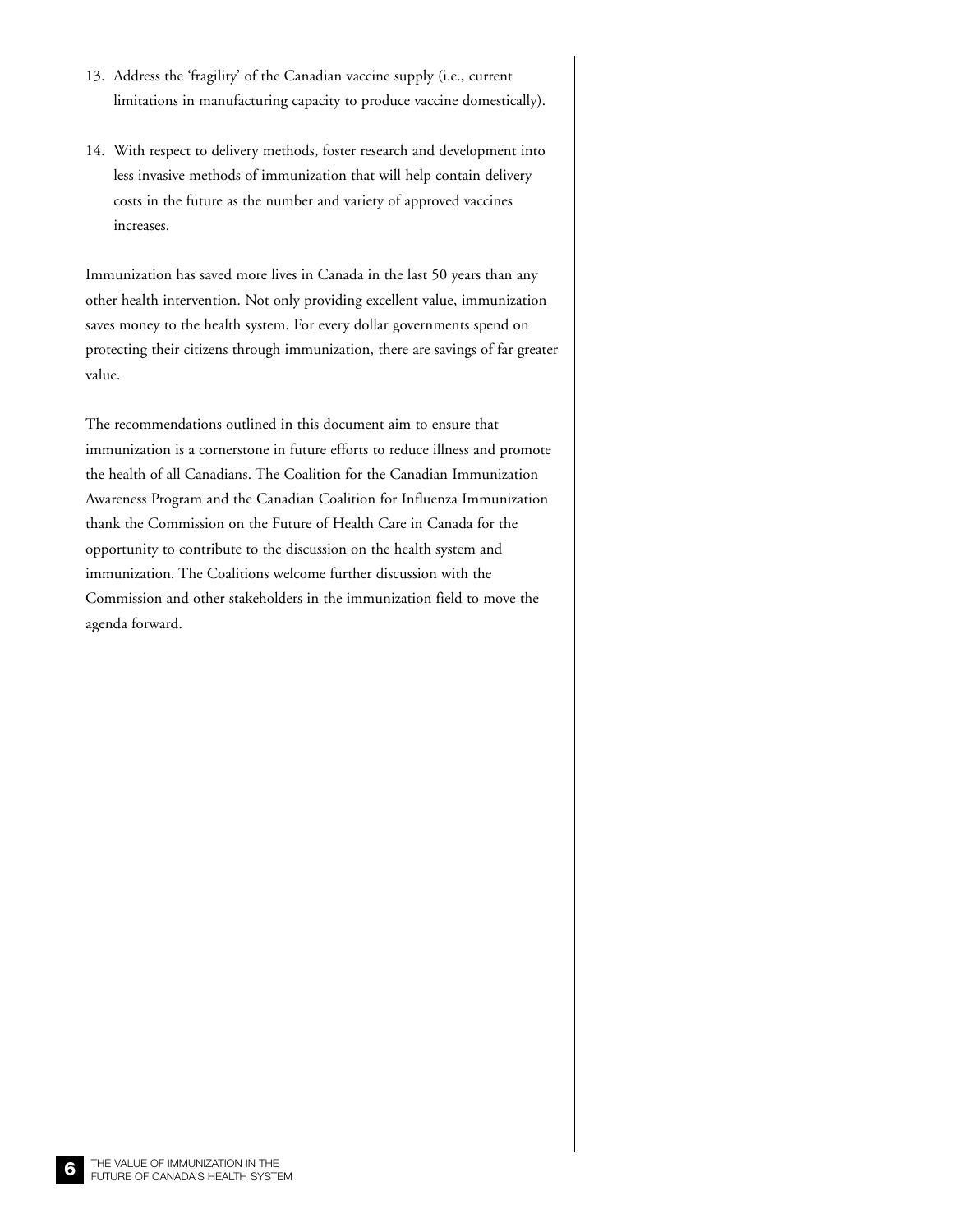The **Canadian Immunization Awareness Program** (CIAP) has promoted the benefits of infant and child immunization since 1996. In May 2001, in a letter to the Minister of Health, the Honourable Allan Rock, the Coalition called on all levels of government to work with CIAP and others towards a national immunization strategy to ensure: ➤ all parents of young children in Canada understand the importance of on-time vaccination; ➤ coordinated network of immunization records so that families and health service providers know who is up to date and who is not; ➤ rational, fair and equitable access to current and new vaccines for all children in Canada; ➤ consistent implementation of immunization programs in all provinces and territories so Canada can play its part in the global effort to control and

eradicate diseases.

# *Table of Contents*

| I. | Background:                          |                                                                 |  |  |  |  |
|----|--------------------------------------|-----------------------------------------------------------------|--|--|--|--|
|    | The Value of Immunization in the     |                                                                 |  |  |  |  |
|    |                                      |                                                                 |  |  |  |  |
|    |                                      |                                                                 |  |  |  |  |
| H. | Recommendations:                     |                                                                 |  |  |  |  |
|    | Refocusing the Balance: Immunization |                                                                 |  |  |  |  |
|    |                                      |                                                                 |  |  |  |  |
|    |                                      |                                                                 |  |  |  |  |
|    | Themes:                              |                                                                 |  |  |  |  |
|    |                                      |                                                                 |  |  |  |  |
|    | <b>B.</b>                            | Sustainability: technical, social, political,                   |  |  |  |  |
|    |                                      |                                                                 |  |  |  |  |
|    | C.                                   |                                                                 |  |  |  |  |
|    | D.                                   |                                                                 |  |  |  |  |
|    |                                      |                                                                 |  |  |  |  |
|    |                                      |                                                                 |  |  |  |  |
|    |                                      |                                                                 |  |  |  |  |
|    |                                      |                                                                 |  |  |  |  |
|    |                                      | Survey of Canadian parante on their attitudes towards childhood |  |  |  |  |

*Survey of Canadian parents on their attitudes towards childhood vaccinations*, Ipsos-Reid Survey, September 6, 2001 (release date). Data collected May 23 to June 17, 2001.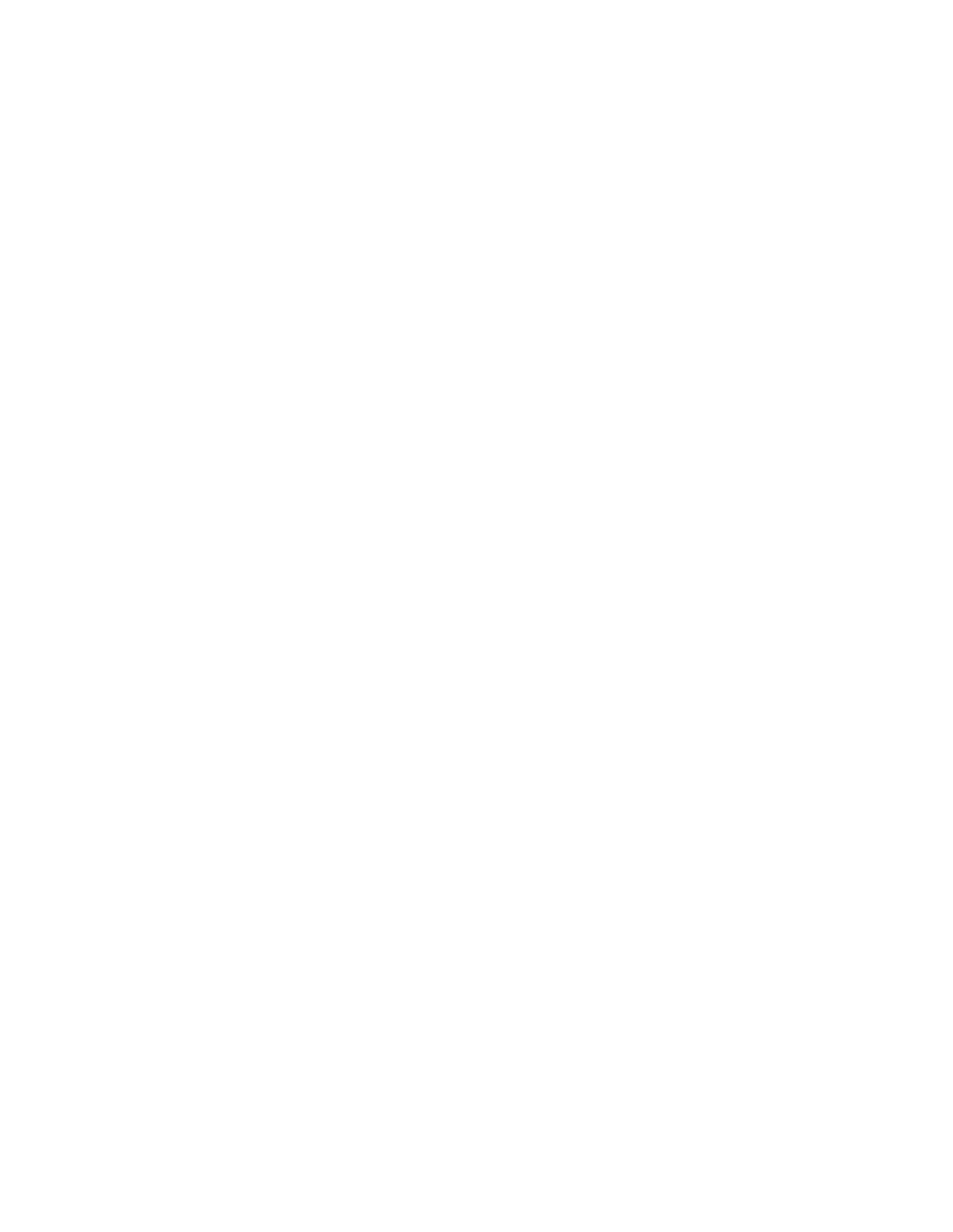## *The Value of Immunization in the Future of Canada's Health System*

One hundred years ago, infectious diseases were the leading cause of death worldwide. In Canada, they now cause less than 5% of all deaths thanks to immunization programs undertaken from coast to coast. Immunization protects an entire population by preventing the spread of disease from one individual to another: the more people immunized, the less chance for disease to circulate. It is the single most cost-effective health investment, making immunization a cornerstone of efforts to promote health.

Vaccine-preventable diseases have a direct and costly impact on society, resulting in doctor's visits, hospitalizations and premature deaths. Children who become ill can also cause parents to lose time from work and other commitments. Many infectious diseases have been controlled but could return if immunization is not maintained. Disease control requires the maintenance of very high levels of immunization as infectious agents still circulate, though in considerably reduced numbers. History demonstrates that when communities do not maintain high immunization rates, diseases within and beyond those communities can return, as seen during the mid-1990s in the diphtheria outbreaks in the former Soviet Union.

Risks for infectious diseases can arise from travel to other countries where some vaccine-preventable diseases are widespread. Canadian travellers may acquire these diseases while abroad and transmit infection upon their return. Those returning to Canada with diseases that could have been prevented through immunization place considerable burden on the health system. Furthermore, the prevention of disease through immunization is especially important in cases where treatment options may be compromised because of resistance to antibiotic treatment. If the individual and the community have not maintained immunization, the potential for widespread disease can be great.

Modern vaccines are produced to exacting standards and are subject to high levels of compliance by regulatory authorities. Consequently, the risk of severe adverse events following immunization is extremely low. The risk is much smaller than the danger of the disease itself, and is also much smaller than the risk of almost every other medical intervention.

Vaccines are licensed federally in Canada through Health Canada. Provincial and territorial ministries of health buy certain available licensed products on

<span id="page-8-0"></span>*Immunization is the 'exception' in health services. The savings it creates from reduced medical care and fewer hospital admissions can offset its cost.* 

**Figure 1 Cost-effectiveness of life-saving medical interventions**

| Intervention                                            | Cost/<br>Life-Year Saved    |  |  |  |
|---------------------------------------------------------|-----------------------------|--|--|--|
| Neonatal intensive care for<br>low birth weight infants | \$270,00                    |  |  |  |
| Home dialysis for end-stage<br>renal disease            | \$20,000                    |  |  |  |
| Hypertension screening<br>for men age 60                | \$11,000                    |  |  |  |
| Breast cancer screening<br>mammography,<br>women age 50 | \$810                       |  |  |  |
| Childhood immunization                                  | <\$∩<br>(i.e., cost saving) |  |  |  |

Tengs et al. *Risk Analysis* 15(3):369-390, 1995

*Canada is a signatory to the Declaration of the 1990 World Summit for Children, which established a number of child health goals in disease eradication and reduction, and immunization coverage.*

*"Immunization is the single most important public health triumph of the 20th century." –Centers for Disease Control and Prevention, USA*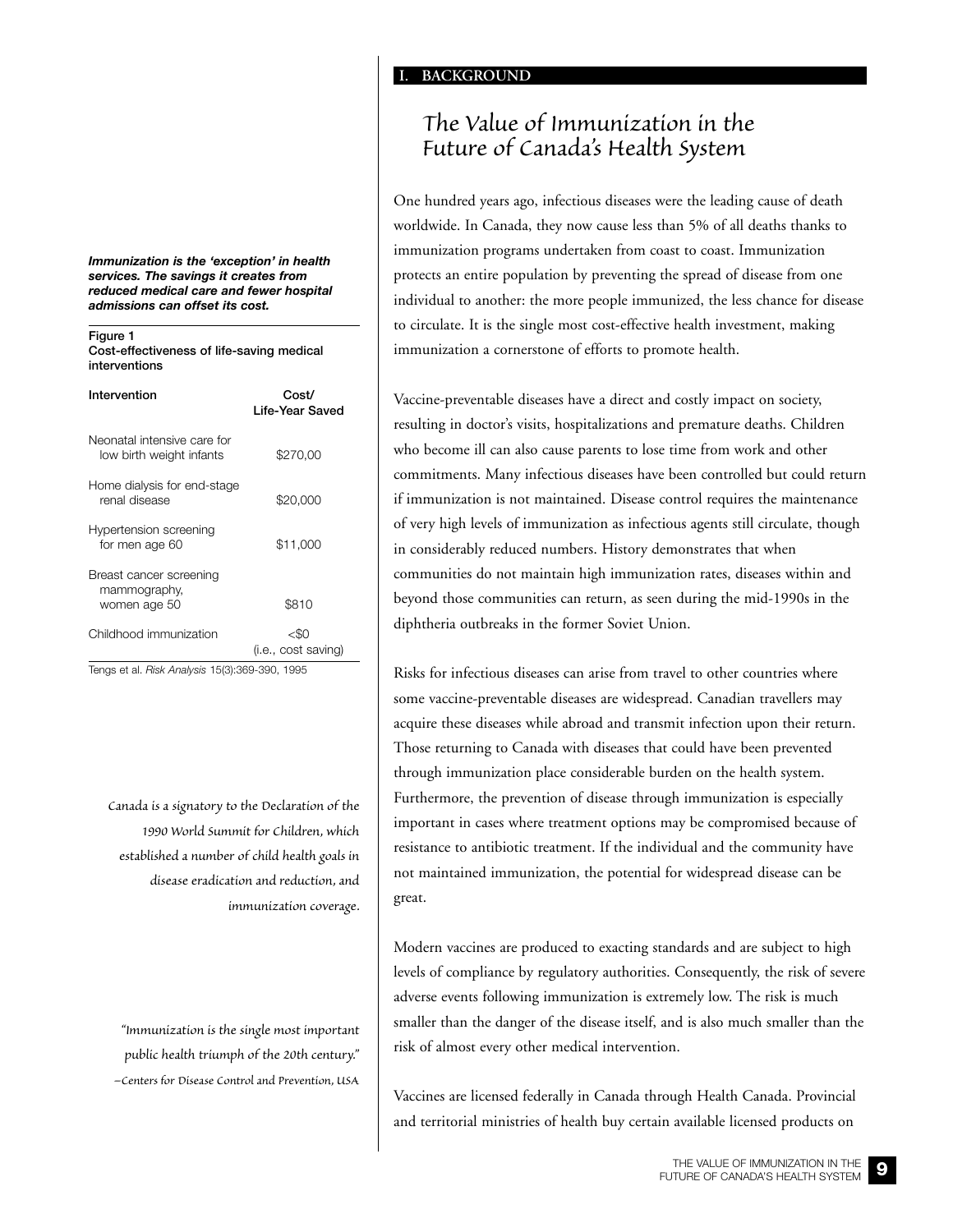the market, often through federally negotiated contracts, and subsequently provide them free of charge to the public, federal employees and Department of Defence staff. The National Advisory Committee on Immunization (NACI) has provided general Canadian recommendations on the use of vaccines, drawing upon the expertise of specialists in public health, infectious diseases and paediatrics from across the country. However, the provinces and territories select vaccines and schedules according to the goals of their individual public health programs. Immunization for travel is an exception. Following a personal risk assessment, an individual pays for vaccines that have been deemed necessary for his/her particular travel destination and travel activities.

Canadian children in all provinces are routinely immunized against nine diseases: polio, pertussis, tetanus, diphtheria, *Haemophilus influenzae* type b, measles, mumps, rubella and hepatitis B. For approximately \$150 to cover the cost of the vaccines alone, a Canadian child can be vaccinated against these diseases from infancy to adolescence, and the impact of childhood immunization can last a lifetime. Moreover, every province spends considerably more on drugs for peptic ulcer than on immunizing children against nine diseases. The recent introduction of new universal immunization programs in some provinces, such as meningococcal meningitis in Quebec and influenza in Ontario, indicate a continued need to invest in prevention strategies. Before vaccines were used, children were at high risk of contracting at least one of the many vaccine-preventable diseases. Now, as nations provide safe and effective vaccines to their children, they directly contribute to the health of all their citizens. Clearly, immunization has proven to be the best health investment a country can make.

While immunization programs in Canada have markedly reduced the occurrence of vaccine-preventable diseases in children, adults who were not infected or immunized during childhood may be at increased risk for these diseases and their complications because of advancing age, occupation, lifestyle or development of certain chronic diseases. Understanding the true value of vaccines is difficult when members of a society can no longer recall the impact, and fear, of a disease that seems to have vanished from their lives. It is imperative, therefore, that parents of young children understand the importance of maintaining a schedule of vaccinations for their children, and that adults recognize the importance of timely booster doses of selected vaccines.

More broadly, a successful immunization program contributes to stronger overall health by providing a structural foundation and network of professionals for further national health initiatives and partnerships.

#### **The Global Picture**

According to the World Health Organization (WHO), immunization saves three million lives each year worldwide. In 1974, only 5% of the world's children were immunized against six vaccinepreventable diseases (polio, diphtheria, pertussis, measles, tetanus and TB). By 1998, nearly 74% of the world's children received immunization. The WHO has referred to this as "the single greatest public health achievement of all time."

At the global level, immunization is the focus of international health partnerships. In 1999, key multinational organizations—WHO, World Bank, United Nations Children's Fund, Rockefeller Foundation, International Federation of Pharmaceutical Manufacturers Association, and Bill and Melinda Gates Children's Vaccine Program at the Program for Appropriate Technology in Health—came together to improve vaccine delivery in developing countries. This network, called the Global Alliance for Vaccines and Immunization (GAVI), and its funding mechanism, the Global Fund for Children's Vaccines, now contribute substantially to worldwide immunization efforts.

Canada—already a world leader in global smallpox and polio eradication efforts, vaccine development and universal access to health services—can learn still more from its international experience, namely, the efficiency and effectiveness of public and private sector partnerships to achieve public health goals.

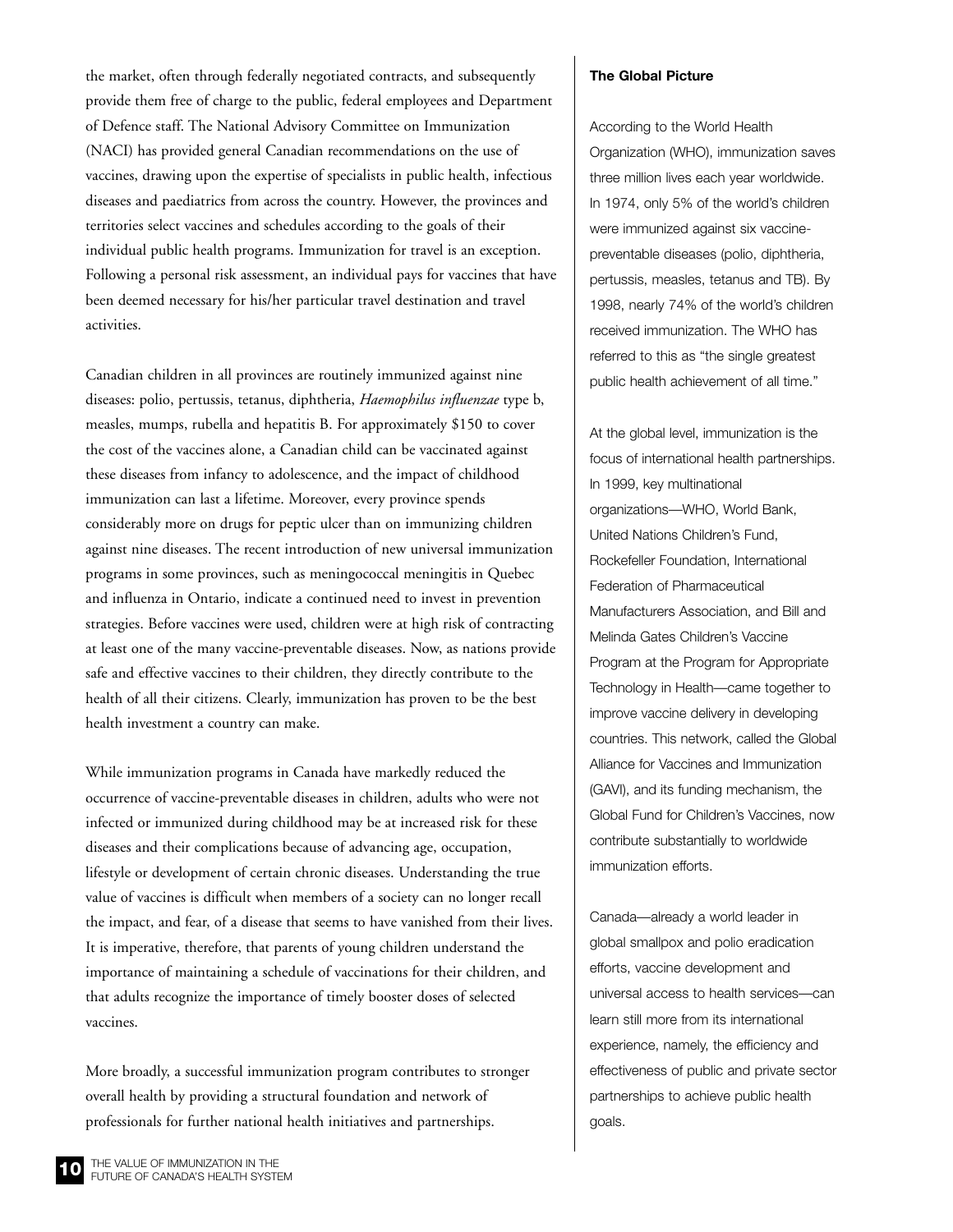- *"A coordinated national strategy [for*
- *immunization] is more effective than*
- *several individual programs and has the*
- *potential for being financially efficient…."*

*–The Development of National Goals for Vaccinepreventable Diseases of Infants and Children, Canada Communicable Disease Report, Supp. Vol. 23S4* 

Immunization can be used as a model for federal, provincial and territorial governments to improve public health management, planning, forecasting, evaluation, inventory control, health training, and public or community outreach.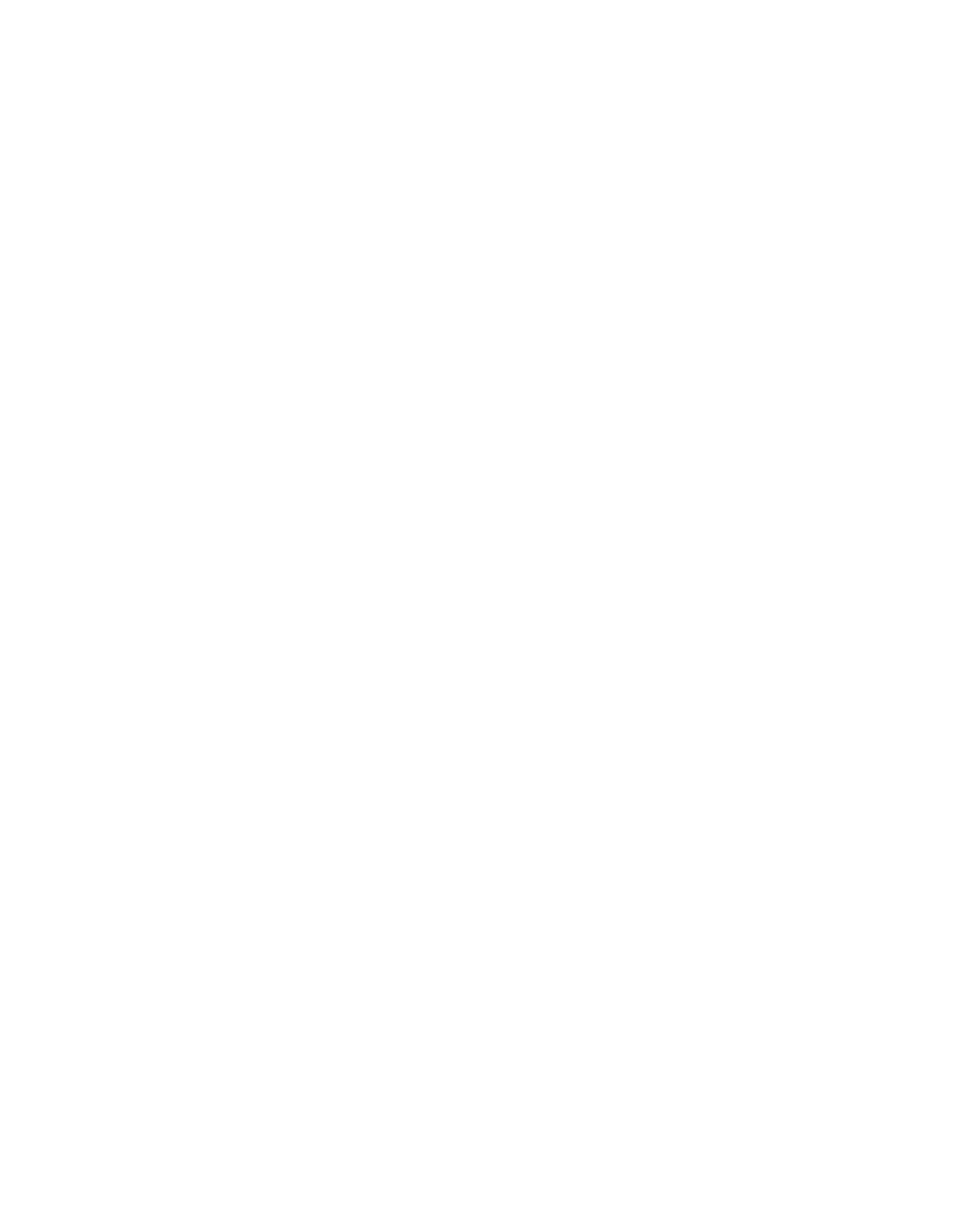#### <span id="page-12-0"></span>**Survey of Canadian parents on their attitudes towards childhood vaccinations**

Ipsos-Reid Survey, September 6, 2001 (release date). Data collected May 23 to June 17, 2001.

Some of the results include:

- On a scale of 0 (not at all important) to 10 (extremely important), parents rate immunization as the most important factor in keeping children healthy (74%), over healthy diet, hand washing and exercise.
- Nine out of ten parents agree vaccination is the best method of preventing illness and reducing the attendant burden on hospitals and other health services (91%).
- Ninety percent of parents feel all children should have the standard vaccinations.
- Fifty-nine percent are very confident that vaccines are very beneficial (9 or 10 on scale of 0 to 10) and another 25% give a rating of 8 out of 10.
- Thirty-four percent of parents have missed work or other commitments in a typical year because of a child's ear infection.
- At least two-thirds and as many as 93% of parents have already had their children vaccinated against polio, measles, German measles, diphtheria, mumps, whooping cough, tetanus or lock jaw and Hib.
- Ninety-six percent of parents would pay for a vaccine to protect their child out of their own pocket if necessary.
- Ninety-two percent feel governments should fund all vaccines.

#### **II. RECOMMENDATIONS BY THEME\***

## *Refocusing the Balance: Immunization and Canada's Health System*

#### **A. Values**

Health and health services are central public issues in this country. According to the 1997 National Forum on Health, Canadians want a flexible health system that is integrated, supportive of community action and driven by information. With respect to the public's broad concerns about their health system as a reflection of citizenship, democracy and the public interest, immunization is perhaps the most readily applicable health system component.

Canadian values include equity, compassion, collective and individual responsibility, respect for others, efficiency and effectiveness. These are the basic tenets of Medicare, and also mirror the tenets of public health practice and health promotion. As such, a publicly accessible health system should not only treat illness, but also be designed to improve health and prevent illness, thus reducing the need for treatment. Children must be allowed freedom from the fear of serious disease that is preventable. The importance of vaccines is recognized historically (as for polio and smallpox), but the challenge is to raise the profile for ongoing vaccination and support for immunization programs today. The focus of the health system should shift to prevention and an early, upfront investment in lifelong health gains. The costs of preventing illness as well as treating it should be broadly shared.

Equitable access is a key determining value for Canadians in the design of their health system. It would follow, therefore, that Canadians consider it a moral duty of their health system to provide each recommended vaccine to every citizen. Linked to this value is the need for individual and collective responsibility. Public accountability for a national immunization program is preferred by a majority of Canadians over privately managed services. Increased efficiency and effectiveness may result, as such a system would allow for better record keeping and maintenance of up-to-date data. Canadians also want to be well informed about their health and have the means to maintain their health, but the health system often falls short in supplying



Some of the recommendations provided below are not confined to one theme and may appear with slightly different emphasis in multiple theme areas.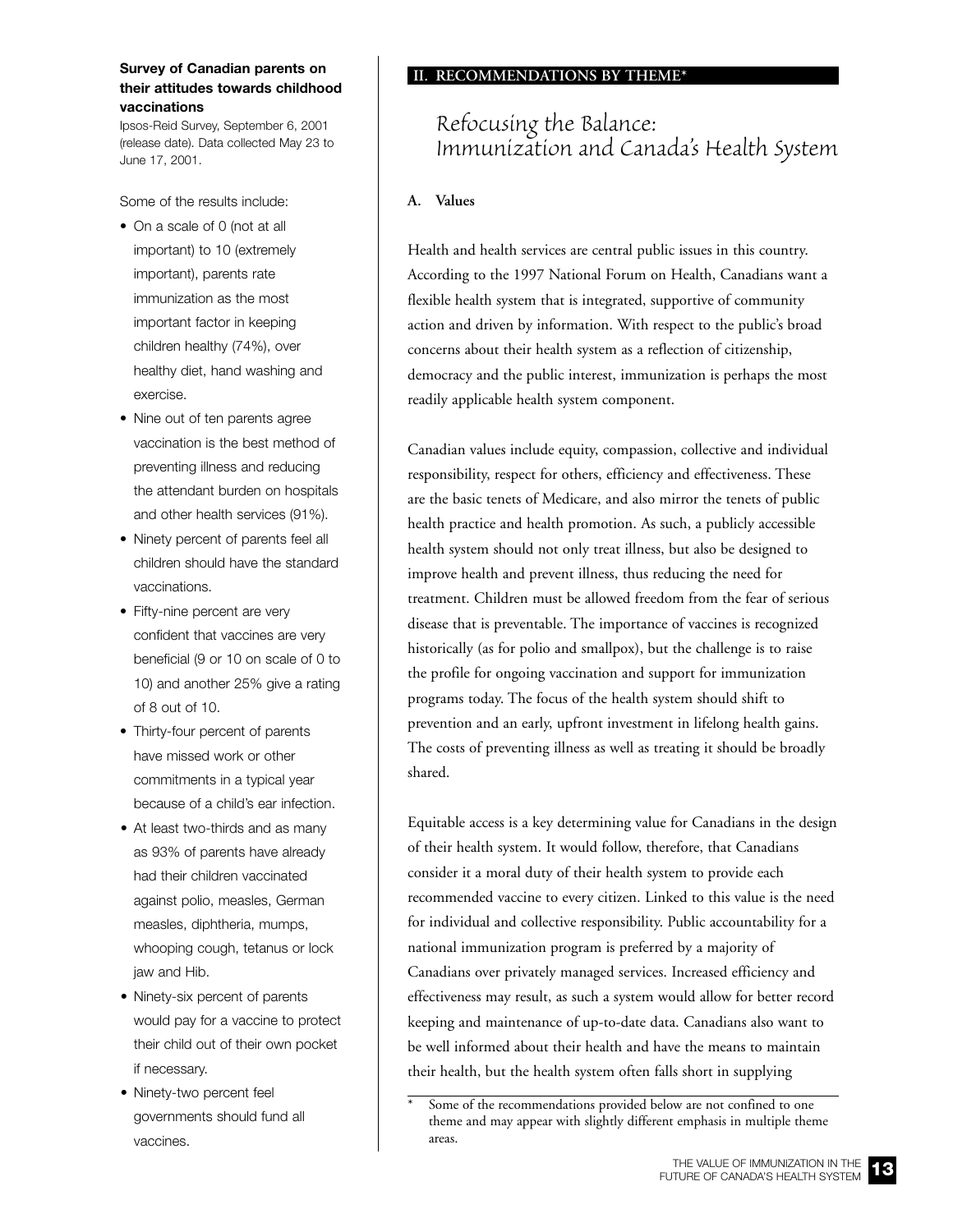thorough and accessible public information. The National Immunization Strategy, currently in development by federal, provincial and territorial governments, has recognized the need to offer the public better information on vaccination. The impact of a lack of appropriate information is particularly visible in the immunization field when it comes to confronting the anti-vaccination movement. Health service workers often receive either inappropriate demands for services and vaccines, or the refusal by some members of the public to participate in immunization programs for themselves or their children.

#### **Recommendations**

To refocus the health system's immunization network with respect to Canadian values, the following actions are recommended:

- 1. Extend the five principles of the Canada Health Act comprehensiveness, universality, portability, public administration and accessibility—to include disease prevention and health promotion.
- 2. Ensure the protection of public health through an effective national immunization program.
- 3. Establish a national review and decision-making process on vaccines that aims for consistency across provinces.
- 4. Reinvest in the prevention of disease and promotion of good health.
- 5. Strengthen Canadian leadership and visibility in global immunization initiatives through further collaboration with the World Health Organization (WHO), Pan American Health Organization (PAHO) and the Global Alliance for Vaccines and Immunization (GAVI). Develop and enhance mechanisms for the timely exchange of lessons learned between the national and international immunization arenas.

#### *"Avoiding disease or injury is preferable*

*to even the most magical cure."*

*–Caring for Medicare: Sustaining a Quality System, Report from the Commission on Medicare, Saskatchewan, 2001*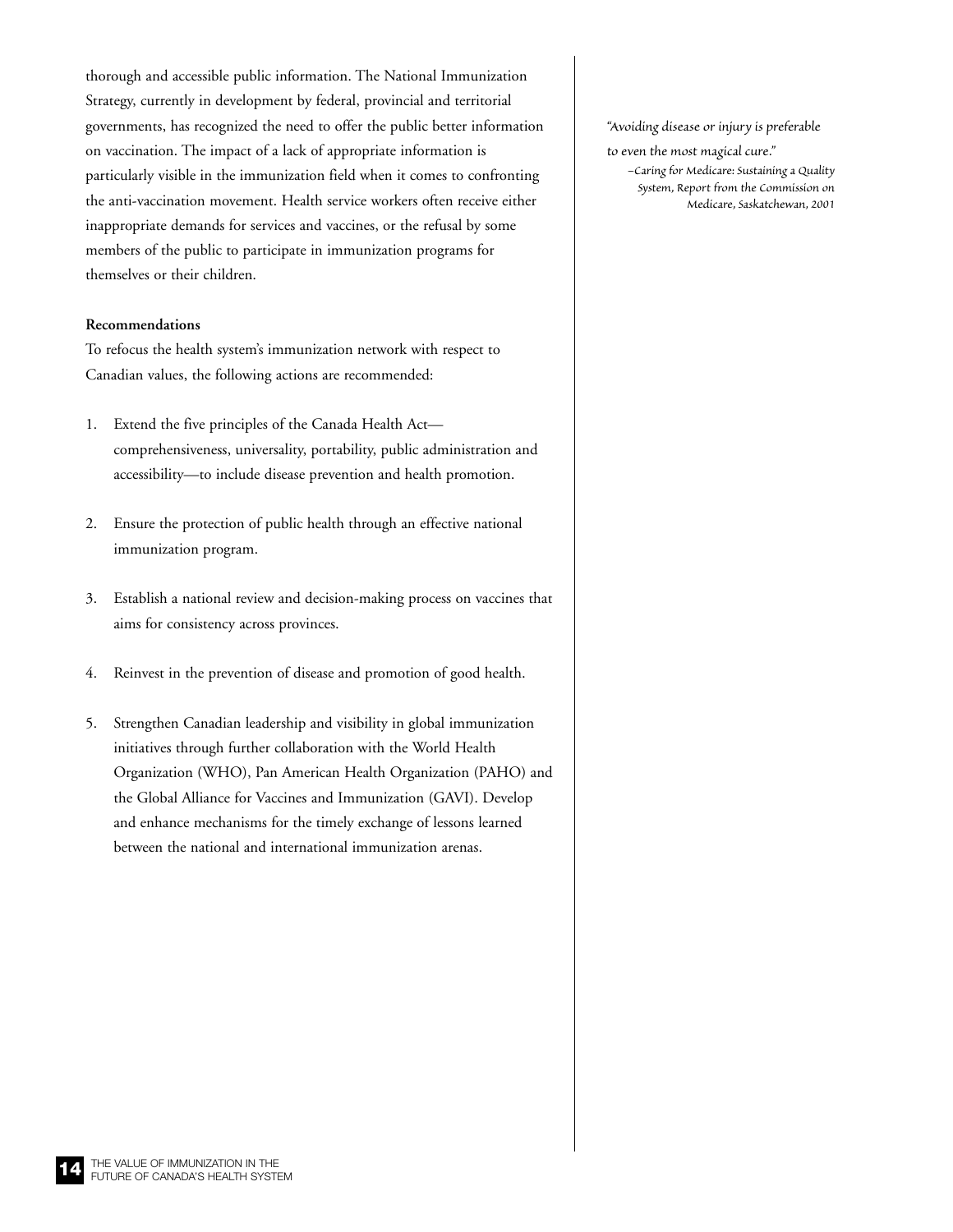#### **B. Sustainability**

<span id="page-14-0"></span>*"In the opinion of the Commission, adopting a preventive management approach [to health and social services] is the only way to manage the sociodemographic, epidemiological and technological transitions that are now*

#### *underway."*

*–Emerging Solutions: Report and Recommendations, Commission d'étude sur les services de santé et les services sociaux, Québec, December 2000*

The main components required to achieve the sustainable development of primary health services are:

#### **technical sustainability:**

development and maintenance of the necessary cadre of appropriately trained individuals, means and resources to meet needs at the local and regional levels;

#### **social sustainability:**

development and maintenance of community support, as well as the capacity within the community to play an effective role;

#### **political sustainability:**

development and maintenance of political will necessary to sustain a major policy direction;

#### **financial sustainability:**

provision of adequate human and material resources to sustain a major policy direction; and

#### **managerial sustainability:**

development and maintenance of the capacity to direct and plan effective services responding to demonstrated needs.

–Sustainability and Equity: Primary Health Care in Developing Countries, Canadian Public Health Association, 1990.

Currently, provincial immunization programs are demonstrating their sustainability by successfully maintaining high coverage rates, but these efforts are threatened by an ongoing lack of comprehensive record systems, a multiplicity of delivery systems, and the burden of introducing newly developed vaccines and responding to crises. A national immunization program would have the following key functions: procurement and universal distribution of vaccines, programmatic guidelines, national goals and strategies, monitoring and evaluation of program performance at the delivery level, establishment of national standardized reporting procedures and a national record system, and quality assurance of vaccines and adequate supply.

The Commission's mandate calls for the development of recommendations on the sustainability of the health system, taking into account government expenditures and continuing public confidence. For this submission, CIAP and CCII expand the definition of sustainability to address issues related to a national immunization program. A five-point definition of sustainability, as developed by the Canadian Public Health Association (CPHA) in the 1990 position paper *Sustainability and Equity: Primary Health Care in Developing Countries,* cites the main components required to achieve the sustainable development of primary health services as technical, social, political, financial and managerial.

#### **Recommendations**

**Technical sustainability** refers to the development and maintenance of the necessary cadre of appropriately trained individuals, means and resources to meet a national immunization program's needs at the local and regional levels. To refocus the health system's immunization efforts to be technically sustainable, the following actions are recommended:

- 1. Ensure that all health service providers are well informed about the issues surrounding vaccine delivery and immunization safety. Ensure a wellresourced public health system to act as the primary provider of vaccines.
- 2. Establish a national record system for immunization using information technology that will ensure a secure and up-to-date data system accessible for updating and retrieval anywhere in the country.
- 3. Reinforce the national record system for adverse events that are possibly attributable to vaccination, to reassure the public that vaccines are continually monitored for safety.
- The federal government should facilitate the national monitoring of immunization programs at the provincial and territorial levels.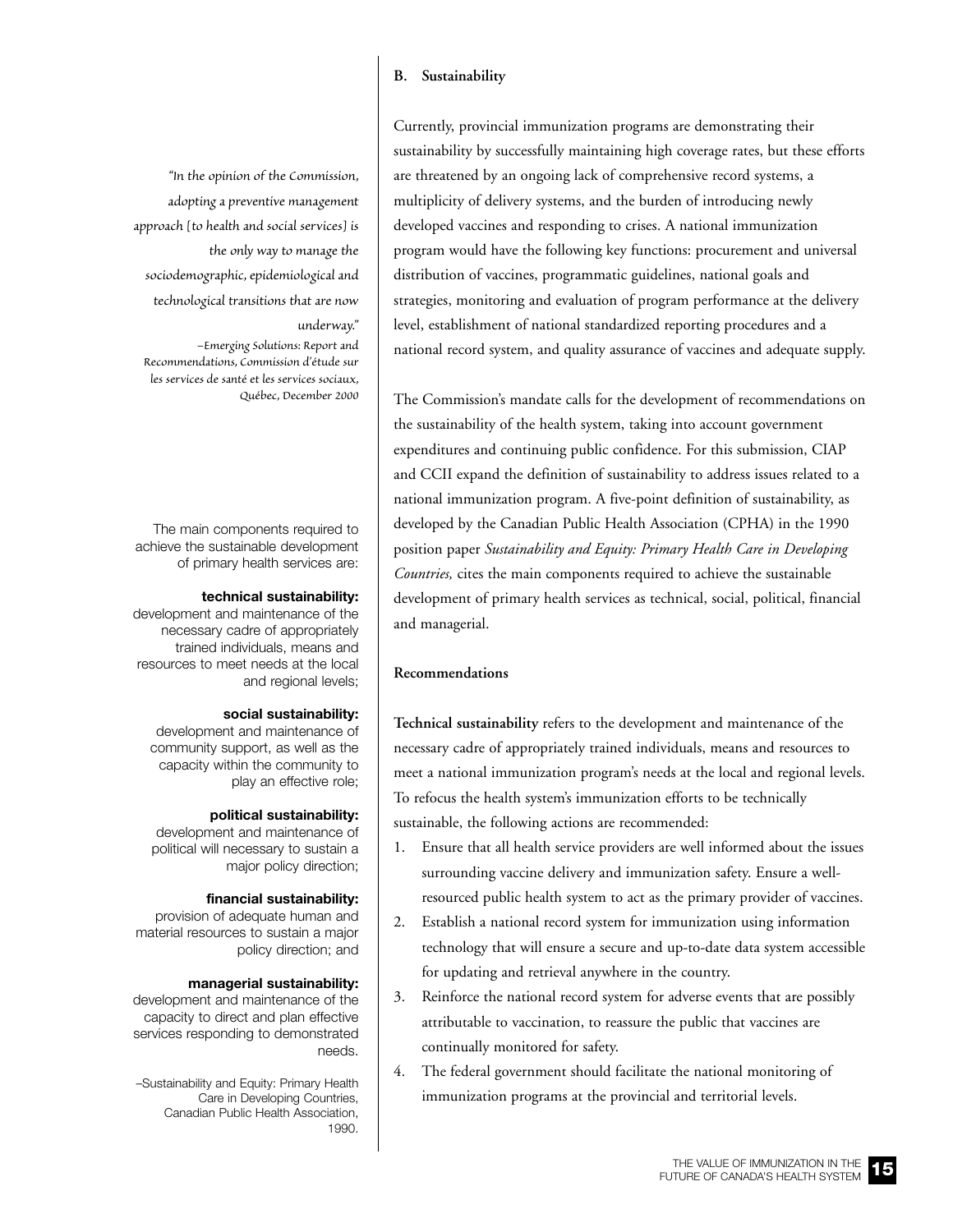- 5. Target vaccines to high-risk populations where appropriate. As well, regular immunization programs, such as those for influenza, can act as models for future targeted responses to pandemics or acts of bioterrorism.
- 6. New vaccines create a dilemma with respect to the timing of their introduction and implementation. Therefore, seek a national consensus on acceptable combinations of vaccines, and expand technical and scientific advisory committees to include all stakeholders in immunization (e.g., practitioners, governments, manufacturers) to ensure safe, cost-effective and appropriate vaccine supplies.
- 7. Ensure the fulfillment of international quality standards in vaccine production.
- 8. Address the 'fragility' of the Canadian vaccine supply (i.e., current limitations in manufacturing capacity to produce vaccine domestically).

**Social sustainability** refers to the development and maintenance of community support for a national immunization program, as well as the capacity within the community to play an effective role. To refocus the health system's immunization efforts to be socially sustainable, the following actions are recommended:

- 1. Use community development strategies to promote vaccine use. A successful vaccination program, like a successful society, depends on the cooperation of every individual to ensure the good of all.
- 2. Promote the value of wellness over illness, and clearly characterize the immunization system as a part of the wellness and prevention wings of the system.
- 3. Strengthen and maintain public trust in vaccine safety, while acknowledging that no vaccine is entirely without risk. Take appropriate actions to counter information disseminated by the anti-vaccine lobby. The regular monitoring of immunization safety will provide technical and scientific assurance of the safety of vaccines being made available. Trust becomes even more important when cases of vaccine-preventable diseases decline, giving fewer reminders of the need for immunization.

**Political sustainability** refers to the development and maintenance of the political will necessary to sustain a major policy direction. To refocus the health system's immunization efforts to be politically sustainable, the following actions are recommended:

1. Create the political demand for prevention. Build on the federal government's anti-tobacco model: acknowledge the cost effectiveness of vaccines for all ages, communicate the benefits of disease prevention over treatment, and counter anti-immunization statements as they arise.

*"A coordinated national strategy [for vaccine-preventable disease in infants and children] is more effective than several individual programs and has the potential for being financially efficient; [given that] vaccine-preventable diseases easily cross provincial and territorial borders."*

> *–Canadian National Report on Immunization, 1996*

*"If more and more of our tax dollars are allocated to treating illness through the health system, there will be less money available for other social programs that contribute to the overall health status of children…."*

*–Caring for Medicare: Sustaining a Quality System, Report from the Commission on Medicare, Saskatchewan, 2001*

*"… [C]linical treatment has been the most common chronic disease strategy and there has been only a limited political will to expend resources on health promotion and disease prevention. Outcomes from such programs are generally visible only over the longer term, and are therefore less attractive politically than money invested in health care facilities, such as hospitals."*

*–Interim Report of the Standing Senate Committee on Social Affairs, Science and Technology, September 2001*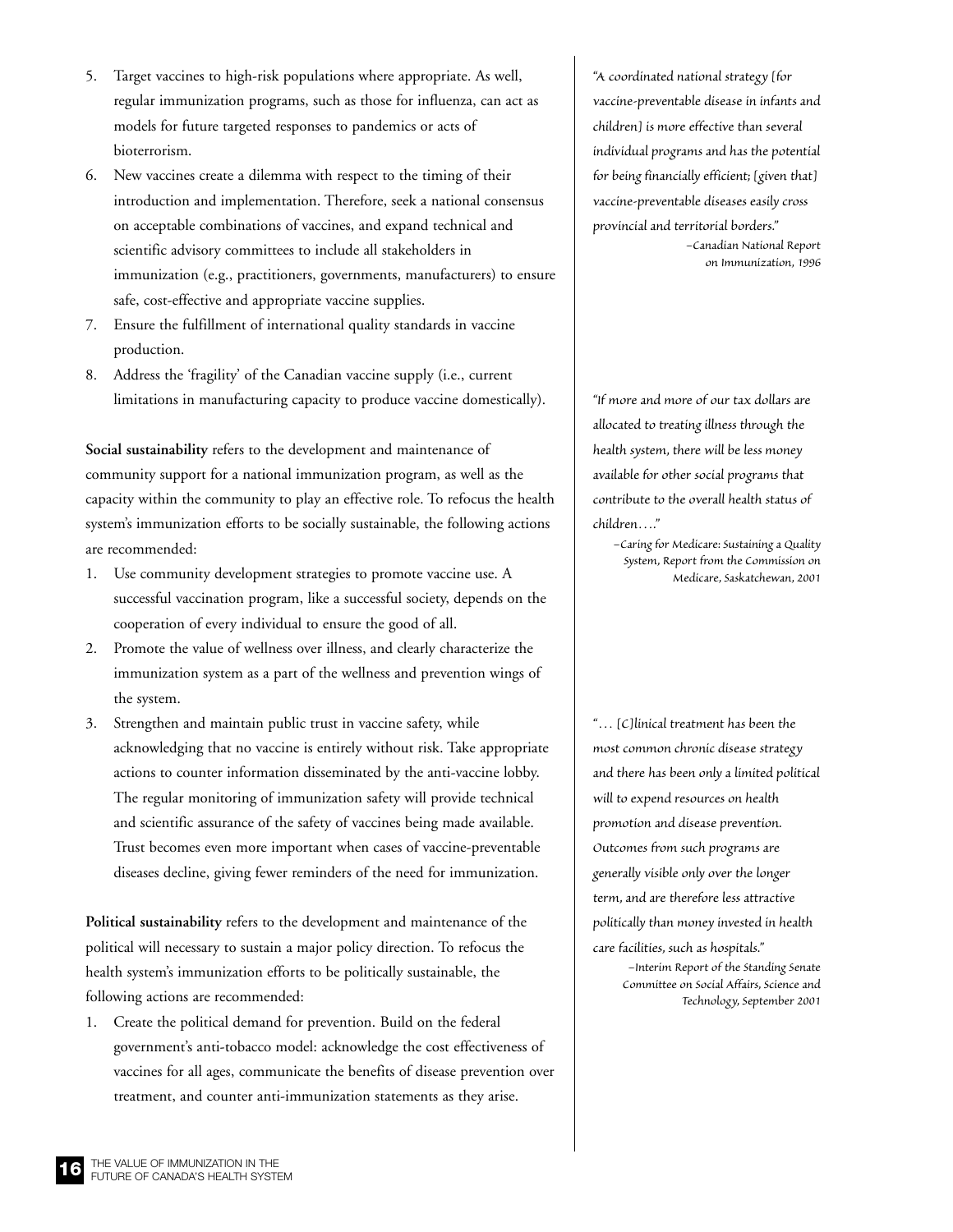*"The viability of our health care system depends not only on financial sustainability, but on overall system integrity and coherence of design. That means examining how priorities and expenditures align with an overarching vision for health care that can be shared by the public, providers and policy-makers alike."*

> *- Commissioner Roy Romanow, August 10, 2001*

*"… because of the diversity of factors that influence health outcomes, it is very difficult to co-ordinate government activity …. Given that the health care system itself is only responsible for a relatively small percentage of the actual determinants of health, the responsibility for population health cannot reside exclusively with the various ministries of health. Yet the structure of most individual governments does not easily lend itself to inter-ministerial responsibility for addressing complex problems, and this difficulty is compounded … when the various levels of government, along with the many non-governmental players, are taken into account, as they must be if population health strategies are to be truly effective." –Interim Report of the Standing Senate Committee on Social Affairs, Science and Technology, September 2001*

Canada is a signatory to the Declaration of Alma-Ata, 1978, recognized as the clearest and most widely accepted articulation of a basic set of values for health as related to world development.

Article III states in part: " …The promotion and protection of the health of the people is essential to sustained economic and social development and contributes to a better quality of life and to world peace."

The Declaration further defines the elements of primary health services as "…providing promotive [sic], preventive, curative and rehabilitative services [and includes] …education concerning prevailing health problems and the methods of preventing and controlling them; … immunization against the major infectious diseases; prevention and control of locally endemic diseases; appropriate treatment of common diseases and injuries; and provision of essential drugs."

- 2. Ensure that immunization programs are defined as essential services within the basic health package to the provinces and territories. Communicate this widely to the public.
- 3. Acknowledge the presence of new partners in the field of immunization, including from the private sector. Governments must foster their active participation in national, inter-agency committees to discuss mechanisms for implementing and maintaining a national immunization program.

**Financial sustainability** refers to the provision of adequate human and material resources to sustain a major policy direction. It is important to again acknowledge the tremendous cost savings already demonstrated by immunization programs in the health system. To refocus the health system's immunization efforts to ensure ongoing financial sustainability, the following actions are recommended:

- 1. Support the creation of a direct budget line to finance recurrent costs associated with immunization programs. Ensure dedicated, nondiscretionary federal funding of national immunization initiatives.
- 2. Establish clear mechanisms to transfer and account for financial resources to avoid disruptions in vaccination and surveillance activities and to respond quickly to emergency situations.
- 3. Costs increase if there are multiple delivery systems and levels of decision-making for programs. Aim for a more sustainable infrastructure for the delivery of vaccines on a national level using evidence-based decision- and policy-making.
- 4. Reinvest in prevention. The money saved by prevention should remain in prevention budgets, and not be siphoned off to treatment initiatives. Investing in prevention is an early investment in the health of individuals and populations for greater positive health outcomes and quality of life over the longer term.

**Managerial sustainability** refers to the development and maintenance of the capacity to direct and plan effective services responding to demonstrated needs. These issues are addressed in section C: Managing Change.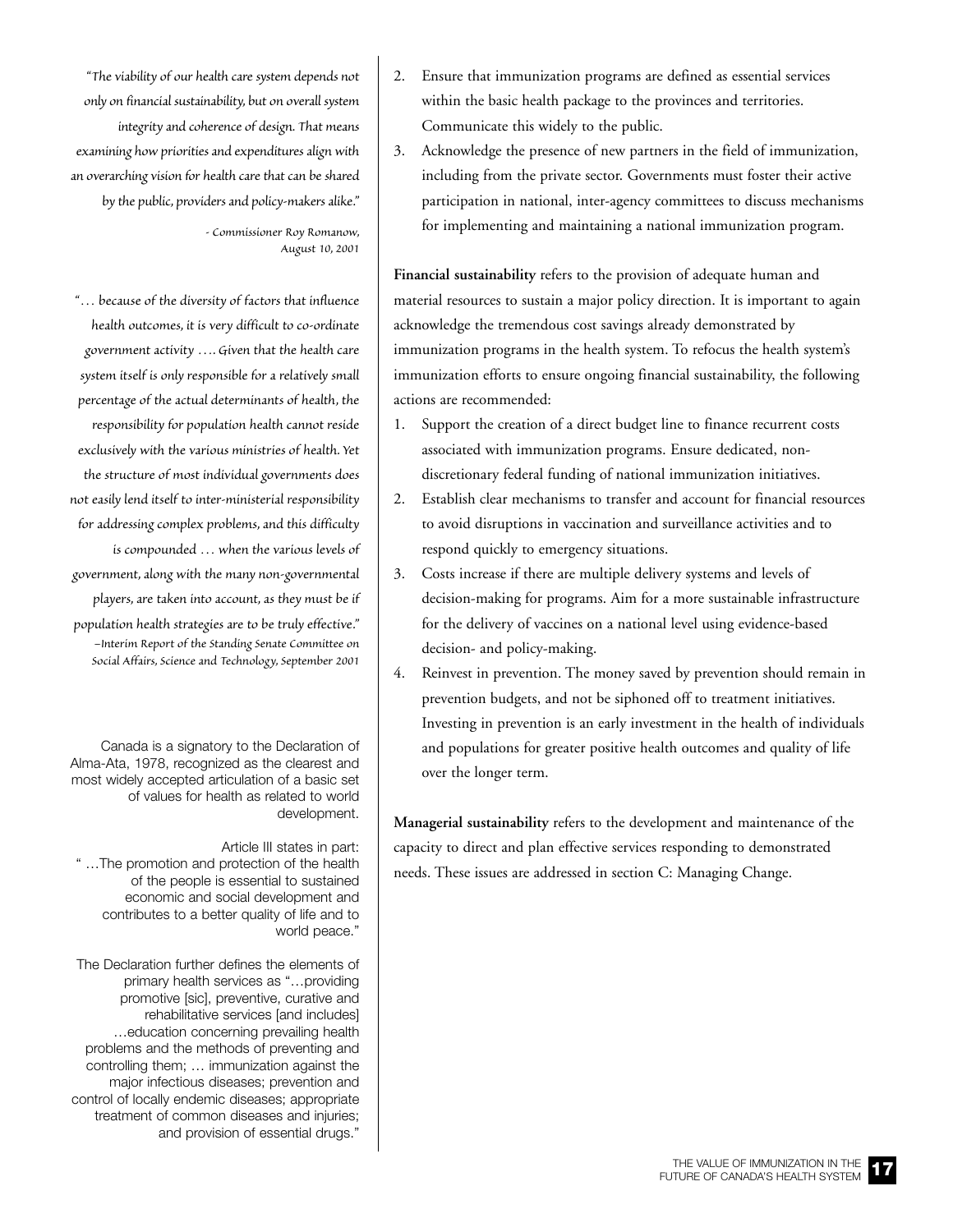#### <span id="page-17-0"></span>**C. Managing Change**

To achieve a national immunization strategy, the first imperative is to put "turf protection" aside and focus on the best use of our most powerful tool against the spread of disease. This may be a tall order. The range of perspectives held by governments is great in terms of how decisions are made, how programs are delivered and what human resources are required. Moreover, the divergences from province to province will become more obvious as more expensive and complex vaccines become available. The aversion to federally designated funding criteria on the part of the provinces and territories and the reluctance to invest in prevention are formidable barriers to change. It will be necessary to define a national immunization program in much wider terms than what is conventionally equated with federal initiatives on issues of national importance. In other words, a national strategy on immunization should allow for expanded partnerships among providers, the public and the private sector.

There is a need to refocus the balance. A national immunization strategy should be part of a broader national public health strategy. The health system should be seen on a continuum from prevention through to palliative care. Good indications already exist that a national immunization program is now seen as a key factor in a revitalized health system for Canada. A 1999 commitment by the Deputy Minister of Health for a National Immunization Strategy proposes to find ways to harmonize immunization programs across the country, develop provincial and territorial immunization registries, ensure immunization safety and address vaccine procurement issues.

Canada has a varied mix of immunization systems across the country, in which some provinces and territories first implement a particular vaccination program, while others await the results before signing on. Under this scenario, the provinces and territories may not feel inclined to sign on to a national strategy towards the harmonization of the immunization system. Therefore, efforts should begin with the most achievable goals, such as developing linked record-keeping systems, vaccine safety issues and partnering over supply concerns.

Standard measurements and reporting mechanisms for vaccinations, coverage data, adverse reactions and disease epidemiology are vital to yield national data. New record-keeping systems must be transferable between provinces and territories. As well, the advent of complex vaccines coming to market will require strategic implementation for optimal effect. The calendars for vaccination could be extremely complex in the future with several paediatric vaccines, vaccines for adolescents and for adults, and still others for travellers.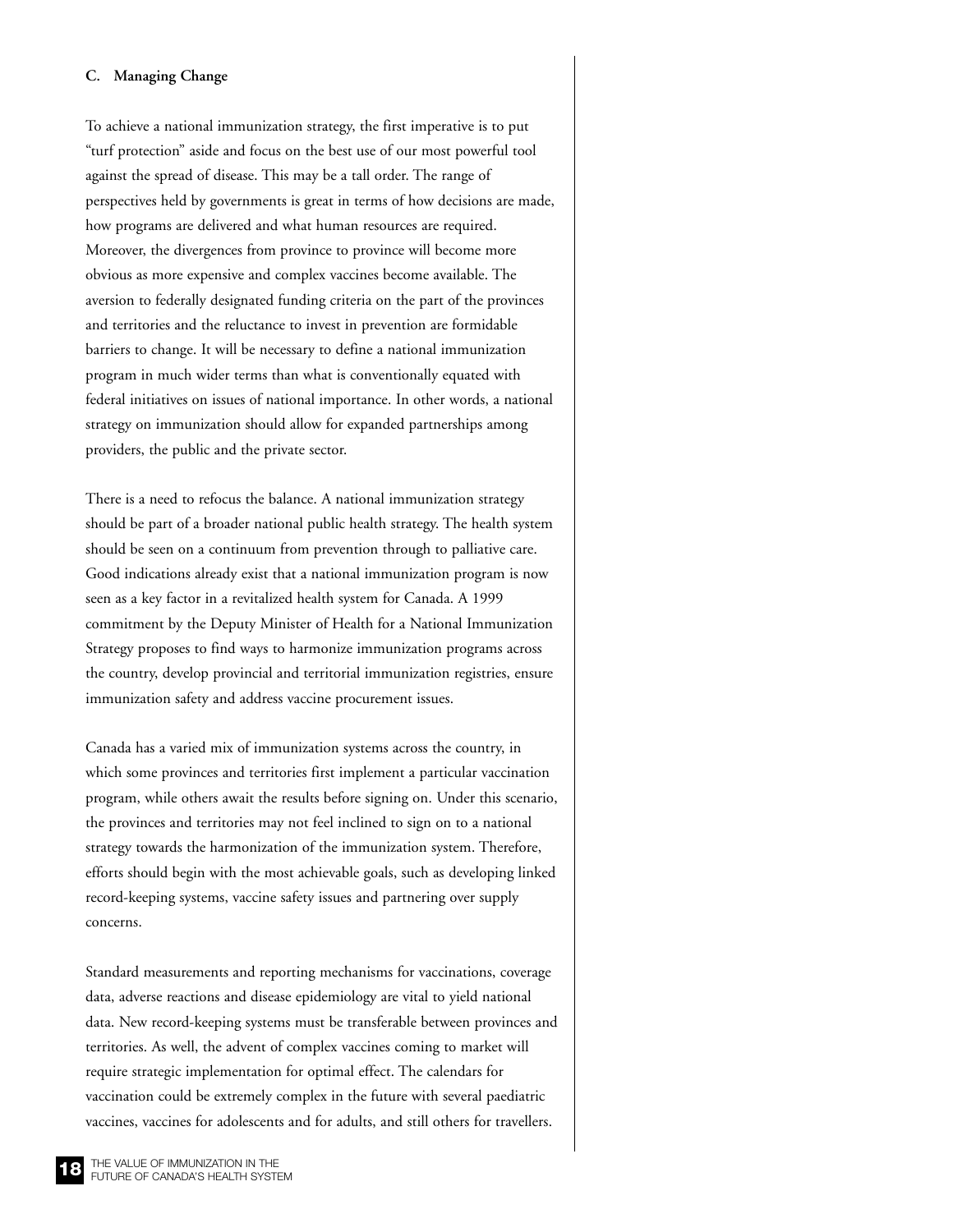Canada has shown leadership with the introduction of combination vaccines for children to protect against diphtheria, polio, whooping cough and Hib, all in one shot. The accounting for these new factors will be a complex arena for policymakers in the future. Thus, it is appropriate to address fundamental infrastructure issues now.

#### **Recommendations**

To refocus the health system to manage change that aims to establish a national immunization program, the following actions are recommended:

- 1. Re-examine the Canada Health Act as it applies to population health.
- 2. Evolve the framework of the health system from a medical or disease model to an increased emphasis on prevention.
- 3. Provide clear and ongoing support and resources to the public health system for the delivery of prevention programs.
- 4. Ensure that all jurisdictions use the public delivery model for immunization activities.
- 5. Ensure that performance indicators are part of the agreement with the provinces/territories (e.g., service delivery).
- 6. Identify the potential for improvements in the overall health and in reductions in health inequalities of hard-to-reach populations with respect to immunization (e.g., new Canadians, populations with special needs).
- 7. Increase consumer involvement in health and the health system, and keep the public informed about the value of vaccines in preventing outbreaks of disease. For instance, the greatest risk with respect to infectious disease now comes from beyond Canada's borders. Canadian travellers, who already bear the cost of immunization for travel, need accurate and accessible information to protect their health while traveling and reduce the risk of infecting populations.
- 8. Maintain high levels of coverage for control of vaccine-preventable diseases to prevent their resurgence following an imported case. Provide objective measures to evaluate program effectiveness.
- 9. With respect to delivery methods, foster research and development into less invasive methods of immunization that will help contain delivery costs in the future as the number and variety of approved vaccines increases.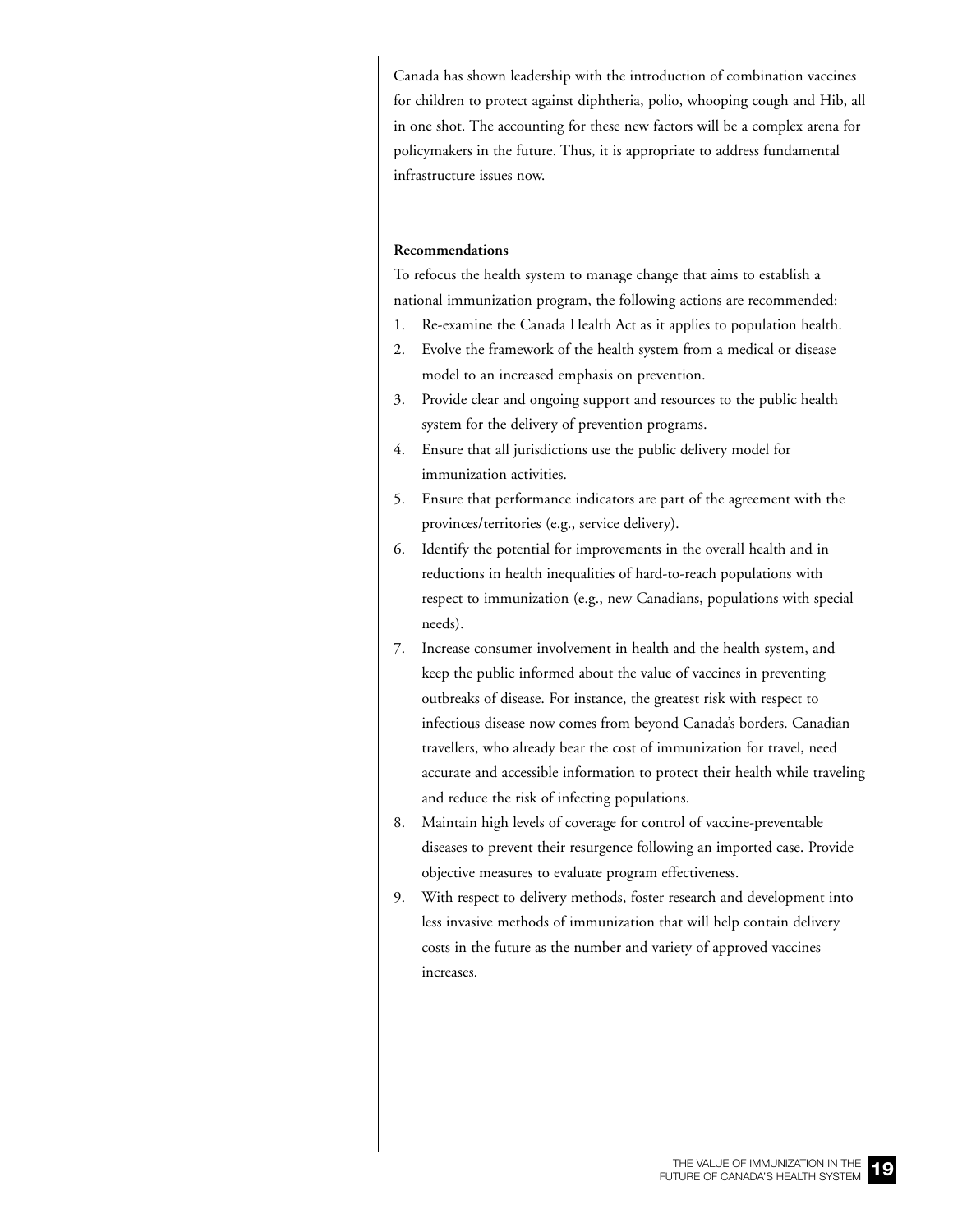#### <span id="page-19-0"></span>**D. Cooperative Relations**

In the area of immunization, it has been demonstrated internationally that partnerships between the public sector and private enterprise can offer great benefits in terms of improved health. It is also known that public-private partnerships remain a sensitive topic for governments, especially given concerns about the public's perception of such activities. However, in tandem with the WHO, the time has come in Canada to focus less on the distinctions between the public and private sectors and more on the opportunities that such partnerships can offer. The WHO suggests that these partnerships are best seen as "social experiments" that can be made to work for the common good so long as "the greatest possible importance is attached to protecting the public's interest."

#### **Recommendations**

To refocus the health system to build cooperative relations for a national immunization program, the following actions are recommended:

- 1. Establish a strong national voice for prevention and immunization programs, with ongoing NGO involvement. Identify common visions and deliver on recommendations.
- 2. Expand partnerships from exclusively federal/provincial/territorial to include private/public cooperative initiatives.
- 3. Coordinate policy development. Currently, resource allocation and decision-making rests with the provinces and territories. A national immunization program should set national guidelines and standards. The provinces and territories should then be tasked with the implementation.
- 4. Involve industry at the discussion table where appropriate, since they are critical partners in the supply and delivery of vaccines.
- 5. Establish definitive terms for accepting new vaccines to ensure they are safe, effective and timely.
- 6. Guide the development and introduction of vaccines by revisiting priorities on a regular basis.
- 7. Develop a clinical trials network to engage multiple universities.

*The World Health Organization has called public-private partnerships "a central feature of the global health landscape."*

*"Canada needs to make monitoring health a priority. … the Federal Government should provide Canada, its provinces and territories, and various interested parties with a vehicle to coordinate information and advocate for the development of policies conducive to population health."*

*–National Forum on Health, 1997*

*"The historic polio eradication in the Americas achieved in 1994 was the product of the collective action of non-governmental organizations, ministries of health, international donor agencies and local health care providers, among others in the pursuit of a common objective."*

*–Pan American Health Organization*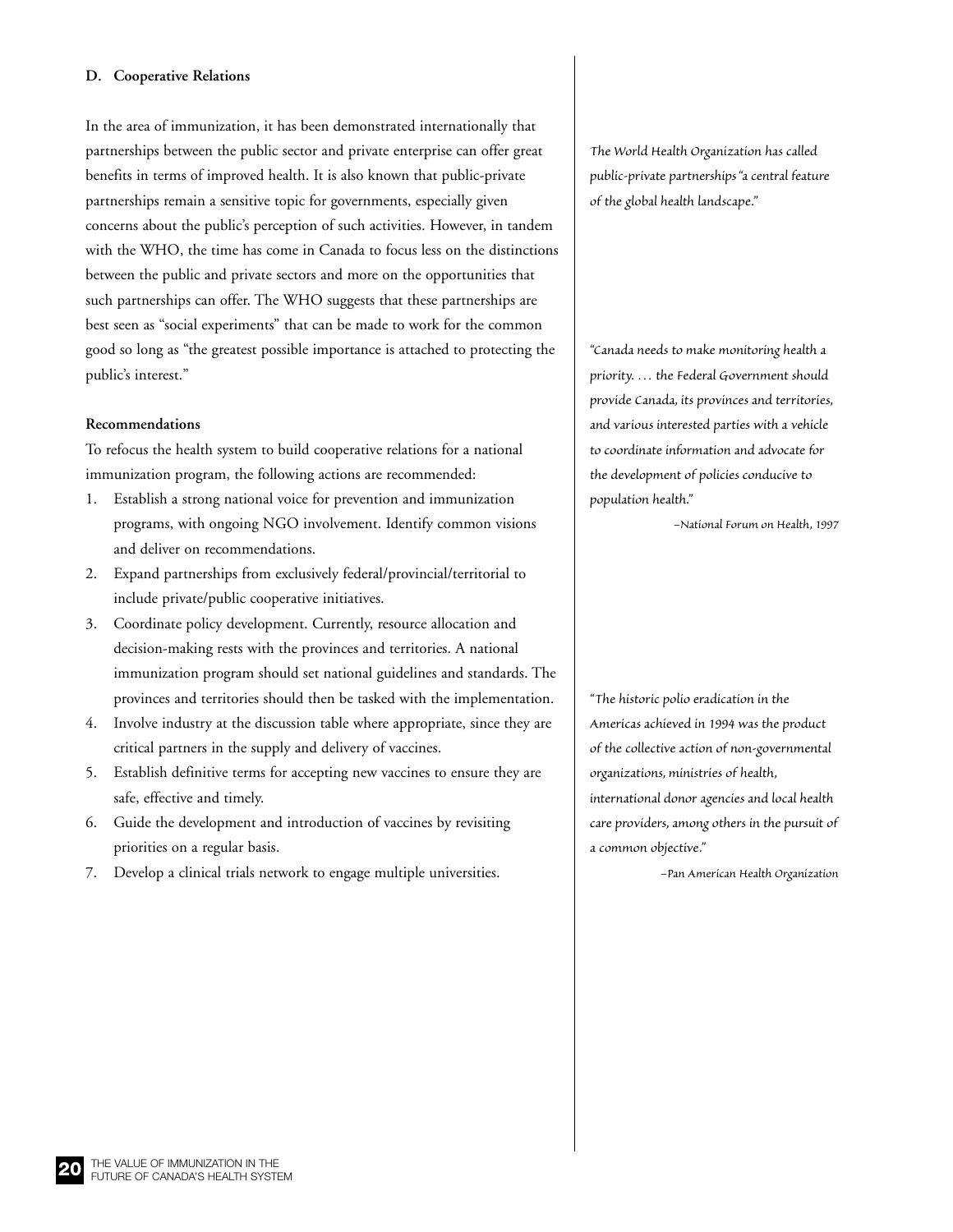#### **III.SUMMARY**

Canadians understand health as a public good, and while Canada's health system is basically sound, it can still be improved. A publicly accessible health system should not only treat illness, but also be designed to improve health, prevent illness and thus reduce the need for treatment. Therefore, the costs of preventing illness as well as treating it should be broadly shared.

Immunization is a critically important weapon in the battle to control and eliminate infectious diseases. Vaccination is necessary for two reasons: to protect the individual and to protect communities. Vaccine-preventable diseases have specific characteristics that make them suitable for clearly defined national goals and targets, such as, existing control programs of demonstrated effectiveness, measurable outcomes, an infrastructure already in place linking resources with strategies, and established surveillance indicators. Furthermore, infectious diseases affect or threaten all population groups across the country, making them 'national' from the outset.

To achieve the full potential of vaccines and prevent disease:

- ➤ The public must see vaccines as a means of mobilizing the body's natural defences and be better prepared to seek vaccinations for themselves, their children, and others in their care. Therefore, funded advocacy is essential.
- ➤ Health service workers must be aware of the latest developments and recommendations. Therefore, continuing education for health service workers is essential.
- ➤ Vaccine supplies and financing must be made more secure especially for new vaccines. Therefore, dedicated national funding for immunization strategies must be established.
- ➤ Record keeping and registries must be rationalized and made robust for a true national service. Therefore, public trust in vaccine safety and delivery is maintained.
- ➤ Information technology to support timely vaccinations must be better utilized, reinforcing the public health capacity to respond quickly to recurring and new diseases.
- ➤ Researchers must face increasingly complex questions about safety and efficacy, and look for new approaches to vaccine delivery.
- ➤ Public-private partnerships for the design and delivery of immunization programs must be expanded and strengthened.

By understanding the significant role of prevention in the promotion of health, the system can be rebalanced from a focus on illness to a focus on health. Resources can be used more effectively and efficiently in prevention efforts. To that end, it is recommended that prevention—specifically

<span id="page-20-0"></span>*"A renewed health and welfare policy should be structured around prevention of diseases and social problems as well as health*

*promotion and protection." –Emerging Solutions: Report and Recommendations, Commission d'étude sur les services de santé et les services sociaux, Québec, December 2000*

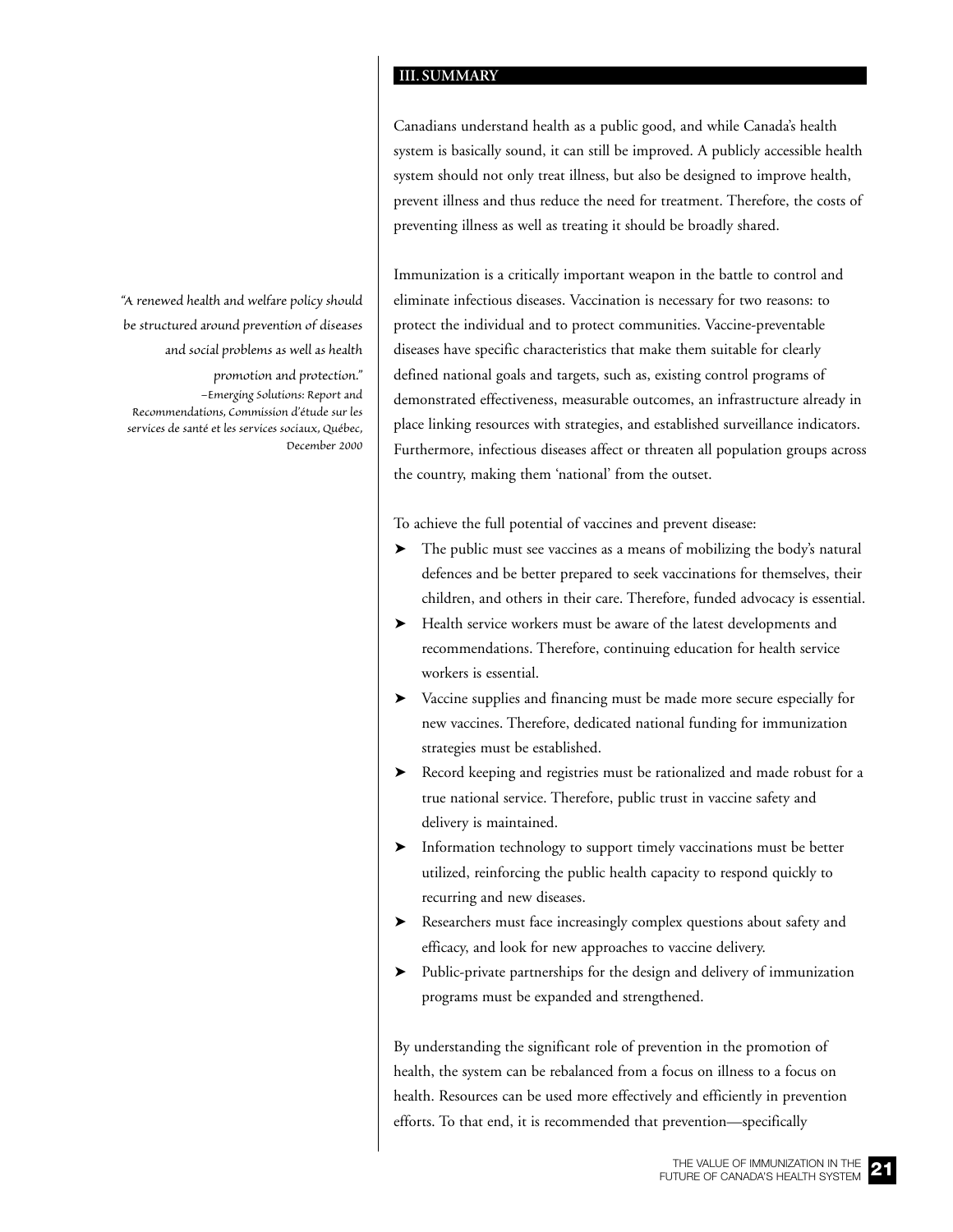immunization—be a key component of a renewed Canada Health Act, highlighting its central role in population health and its reduction of the burden of illness on the health system.

The greatest health achievement of the last century has been the progress against infectious disease, a success in large part attained through immunization. Immunization has saved more lives in Canada in the last 50 years than any other health intervention. Better overall health is the first result of an effective immunization program. It can also contribute to the national health system by providing a structural foundation and network of professionals for further national health initiatives and partnerships.

Moreover, immunization is the single most cost-effective health investment that can be made. Not only providing excellent value, immunization saves money to the health system. For every dollar governments spend on protecting their citizens through immunization, there are savings of far greater value.

The recommendations outlined in this document aim to ensure that immunization is a cornerstone in future efforts to reduce illness and promote the health of all Canadians. The Coalition for the Canadian Immunization Awareness Program and the Canadian Coalition for Influenza Immunization thank the Commission on the Future of Health Care in Canada for the opportunity to contribute to this important discussion on the health system and immunization initiatives. We welcome further discussion with the Commission and other stakeholders in the immunization field to move the agenda forward.

*"If we were building a health care system today from scratch, it would be structured much differently from the one we now have and might be less expensive. The system would rely less on hospitals and doctors and would provide a broader range of community-based services, delivered by multi-disciplinary teams with a much stronger emphasis on prevention. We would also have much better information linking interventions and health outcomes. However, we are not starting with a blank slate, we must be careful about the pace of change so that both the public and health care providers maintain their confidence in the system—a difficult balancing act." –National Forum on Health, 1997*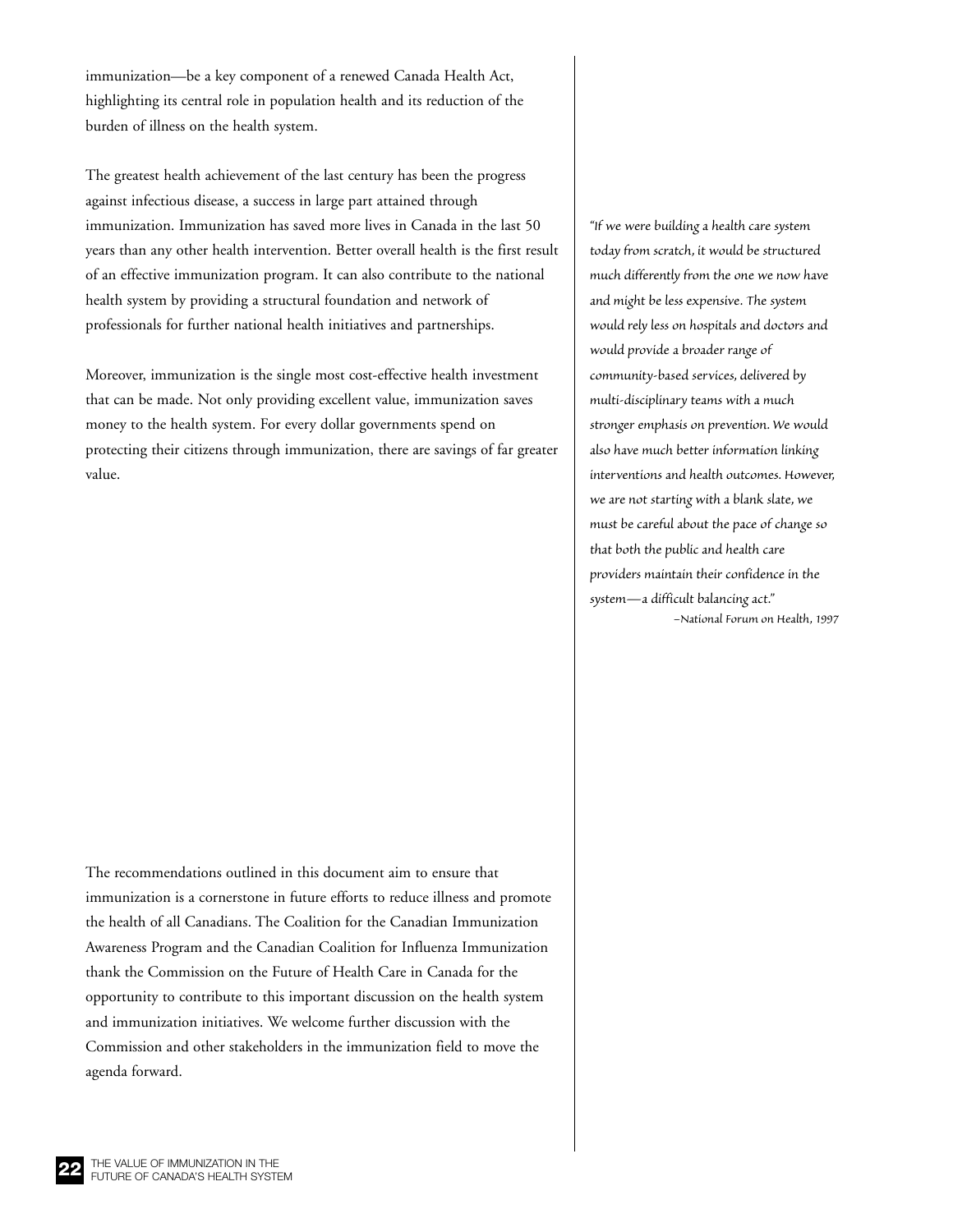#### <span id="page-22-0"></span>**APPENDIX I:**

**The Canadian Immunization Survey: Attitudes Toward Childhood Vaccinations**

Ipsos-Reid Survey 2001, commissioned by Wyeth-Ayerst Canada

## **THE CANADIAN IMMUNIZATION SURVEY ATTITUDES TOWARD CHILDHOOD VACCINATIONS A Study of Canadian Parents of Children Under the Age of 7**

#### **Key Findings: National Perspective**

- ➤ 74% rate having children immunized a '10' on a scale of 0 (not at all important) to 10 (extremely important) – beating out healthy diet, washing their hands and exercise.
- ➤ 91% of parents believe vaccinating children may ease the burden on the healthcare system.
- ➤ 90% feel all children should have the standard vaccinations.
- ➤ 82% actively seek the most recent information about vaccinations.
- ➤ Only 5% feel there is no need for children to be vaccinated due to the elimination of vaccine-preventable illnesses.
- ➤ 59% are very confident that vaccines are very beneficial (9 or 10 on scale of 0 to 10), with another 25% giving a rating of 8 out of 10.
- ➤ Prevention is the number one factor taken into account when deciding to get a vaccination.
- ➤ Meningitis and Hepatitis B rank highest on parental concern over children contracting the diseases, as well as parental perception of disease severity.
- ➤ 34% of parents have had to miss work or other commitments due to child's ear infection or tube procedure.
- ➤ Most parents adhere to children's vaccination schedule.
- ➤ 49% would discuss a new vaccine with their physician/pediatrician during their next appointment.
- ➤ 75% would turn to their physician for information on vaccines. Physicians also considered most credible source of information.
- ➤ Only 21% of parents recalling having been offered or recommended a vaccination that is not covered by the government.
- ➤ 96% of parents would pay out of their own pocket for a vaccine to protect their child if they had to do so.
- ➤ 92% feel governments should fund all vaccines.

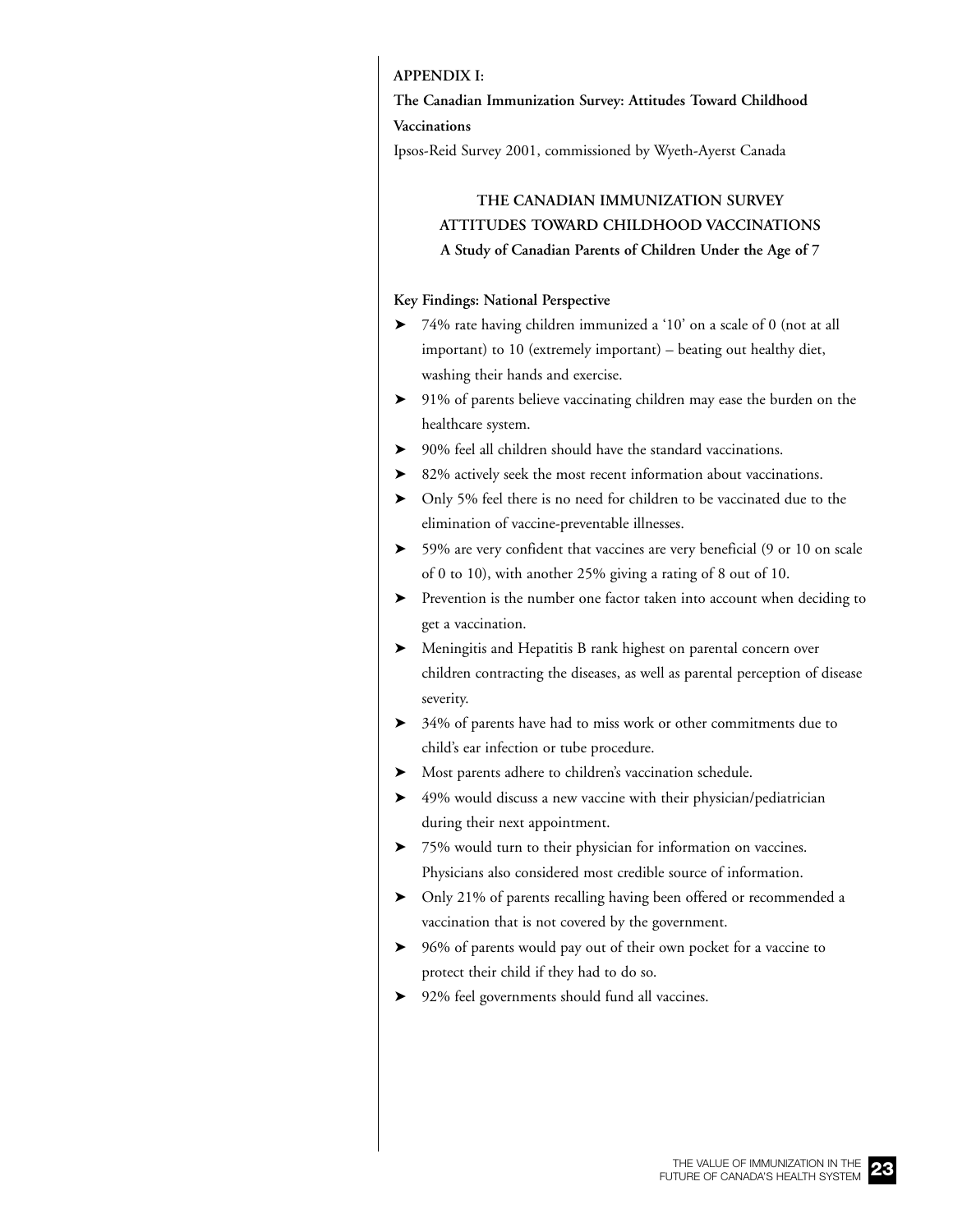#### **Executive Summary**

Canadian parents clearly value childhood vaccinations, considering them at least as important as a proper diet and exercise for keeping children healthy. And, parents are very concerned about vaccine-preventable diseases – considering many of them very serious conditions and ones that their children are likely to contract if not immunized against them. The result is that, for the most part, parents are ensuring their children get the standard vaccinations – and many are getting recently introduced vaccines and/or are interested in learning more about new vaccines for children. Only five percent of parents feel there is no need for their child to be vaccinated.

While a small proportion of parents have concerns over the safety of vaccines, for the most part parents rate childhood immunizations very safe – in fact, six in ten deem them very safe. Furthermore, the vast majority of parents consider immunization very beneficial for their children. And it's not only the children who stand to benefit. Parents report missing an average of more than six days of work or other commitments in a typical year due to ear infections. Parents also see the big picture, recognizing vaccinations as a means of preventing illness and thereby easing the burden on the healthcare system.

Virtually all parents say they would pay out of their own pocket for a vaccination to protect their child, but they also feel very strongly that governments should fund all vaccines. Indeed, one in five parents say they consider non-government funded vaccines to be less of a priority for their children, indicating the impact of government funding on the adoption of new vaccinations. To further illustrate this point, only one in five recall having ever been recommended a vaccination for their child that is not covered by the government. This would suggest that Canadian parents often do not have access to important new vaccines not covered by the government.

#### **Research Methodology**

This document summarizes the findings of Canada's largest ever survey of Canadian parents on their attitudes toward childhood vaccinations.

All data for this research were collected by Ipsos-Reid via 15 minute telephone interviews with parents of children under the age of seven. A total of 1,500 interviews were conducted between May 23<sup>rd</sup> and June 17<sup>th</sup>, 2001. A sample of this size carries an associated margin of error of  $\pm 2.5$  percentage points, nineteen times out of twenty. Respondent sample was drawn from Ipsos-Reid's national panel which pre-identified respondents as having children in the target age range. Final data were weighted to reflect the population of parents of children under the age of seven according to 1996 Census figures.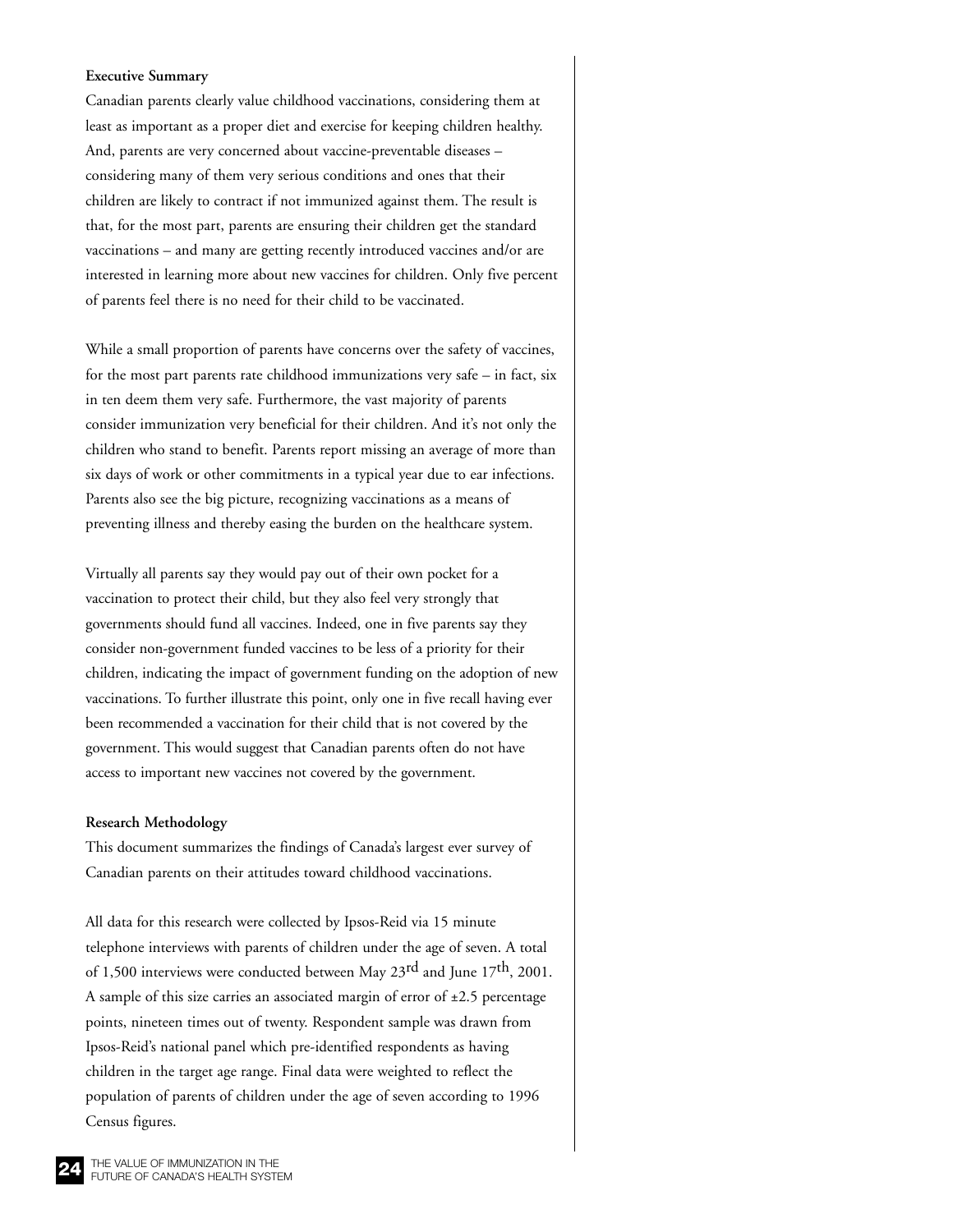#### **The Findings**





important do you believe [INSERT ITEM] is for keeping your [child/children] healthy. And how about....? Base: All respondent



**Confident that Immunization is Beneficial**  $\blacksquare$ 1%  $\blacksquare$  $\overline{2\%}$ 8% 25%  $721%$  $\mathbb{R}^3$ Not at all confident 2 4 6 8 Completely confident How confident are you that immunization is beneficial for your [child/chidren]? Use a 0 to 10 scale where "0" means "not at all confident" and "10" means "completely confident. Base: All respondents Can you tell me why you aren't completely confident? Base: Gave a response of 8 or less (n=64) **Mean response: 8.6** You can still contract the disease: 37%<br>Vaccines cause other problems: 22% Vaccines cause other problems: 22%<br>Vaccines cause bad reactions: 21% Vaccines cause bad reactions: 11%<br>Not sure it's safe/heard of risks: 10% Not sure it's safe/heard of risks: 10%<br>
I don't know enough about them: 6% I don't know enough about them: 6%<br>Children are over immunized: 6% Children are over immunized: 6%<br>Not enough known about the diseases: 6% Not enough known about the diseases: 6%<br>Can't prevent new disease/strain: 5% Can't prevent new disease/strain: 5%<br>Too much room for error: 5% Too much room for error:

On a scale of 0 (not at all important) to 10 (extremely important), 74% of parents rate having children immunized as a full "10" in terms of its importance in keeping children healthy. Looking at the proportion who rated each of the four factors tested a solid "10" or "extremely important", immunization beats out ensuring children eat healthy foods (67%), making sure children wash their hands (57%), and making sure children get plenty of physical activity (56%).

*Nine out of Ten Agree Vaccination Best Method of Prevention* Nine in ten parents (91% total agree, 63% strongly agree) believe that vaccinating children can prevent illness and ease the burden on hospitals and other healthcare services. And, a solid majority (90%) feel that all children should receive all of the standard vaccinations (70% strongly agree). Only 5% of parents believe that vaccinepreventable diseases have been virtually eliminated in Canada, thereby eliminating the need for children to be vaccinated.

*Six in Ten Very Confident that Immunization is Beneficial* With an average response of 8.6 out of 10, parents clearly view childhood immunizations as beneficial. In fact, the majority give a response of 9 (21%) or 10 (38%) on a 10-point scale where a 10 means 'completely confident'. Another 25% gave a response of 8 out of 10.

Among the minority who gave a response of 8 or less, the number one reason for being less than completely confident that immunization is beneficial is the sense that "you can still contract the disease" (mentioned by 37%). Others feel that vaccines cause other problems (22%), or bad reactions (11%).

### *Prevention is Most Important Factor in Deciding to Get a Vaccination*

On an open-ended basis, parents cite prevention (21%) more frequently than any other as being the most important factor they considered when deciding to get a

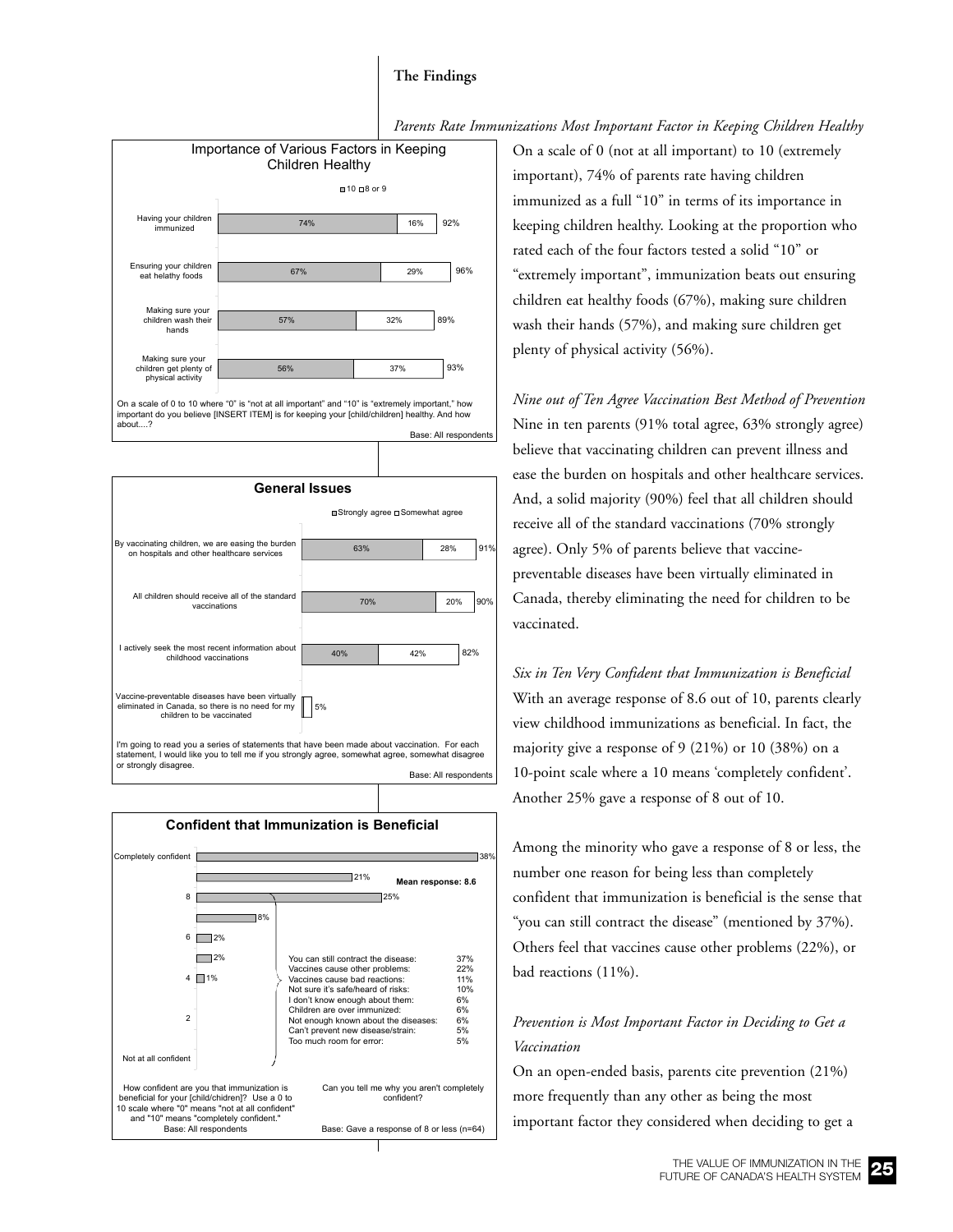specific vaccination for their child. A physician's recommendation and safety are priorities for 15% of parents, followed by efficacy at 12%.

## *Meningitis Ranks Highest on Concern over Contracting and Disease Severity*

Three-quarters (72%) of parents rate meningitis an 8, 9 or 10 on a scale of 0 (not at all concerned) to 10 (extremely concerned) in terms of how concerned they are about their child contracting the illness. Hepatitis B ranks second with 58% giving a response of 8 or higher. Rather surprisingly, 49% of parents indicate a high level of concern over their child contracting polio. Of the six diseases tested, whooping cough (41%), measles (36%) and chicken pox (21%) recorded the lowest levels of concern.

Mirroring parental concern over contracting these illnesses, meningitis is perceived as the most serious condition with 95% of parents rating it an 8 or higher, followed by hepatitis B (84%), polio (82%), whooping cough (44%), measles (35%) and chicken pox (16%). These results suggest that concern over a child contracting an illness is closely linked to how serious parents believe a particular illness is.

## *34% of Parents Have Missed Work or Other Commitments Because of Child's Ear Infection*

On average, parents are missing 6.5 days of work, school or other commitments in a typical year due to a child's ear infection or ear tube procedure.

*Most Parents Adhere to Children's Vaccination Schedule* At least two thirds, and as many as 93% of parents have already had their children vaccinated against polio, measles, german measles, diptheria, mumps, whooping cough, lock jaw, and Hib.

No more than 30% and as few as 11% have vaccinated against hepatitis B or A, meningitis, chicken pox, or influenza, and no more than 17% report plans to get any of these vaccinations for their children.



4% 12% 17%

Hepatitis A 3% 8% 11%

The flu/influenza Chicken pox/varicella Meningiti

16%

11% 23% 12% 29%

20%

Can you tell me which specific vaccinations your [child/children] has already had? Has your [child/children] ever been vaccinated against [INSERT ITEMS NOT MENTIONED]

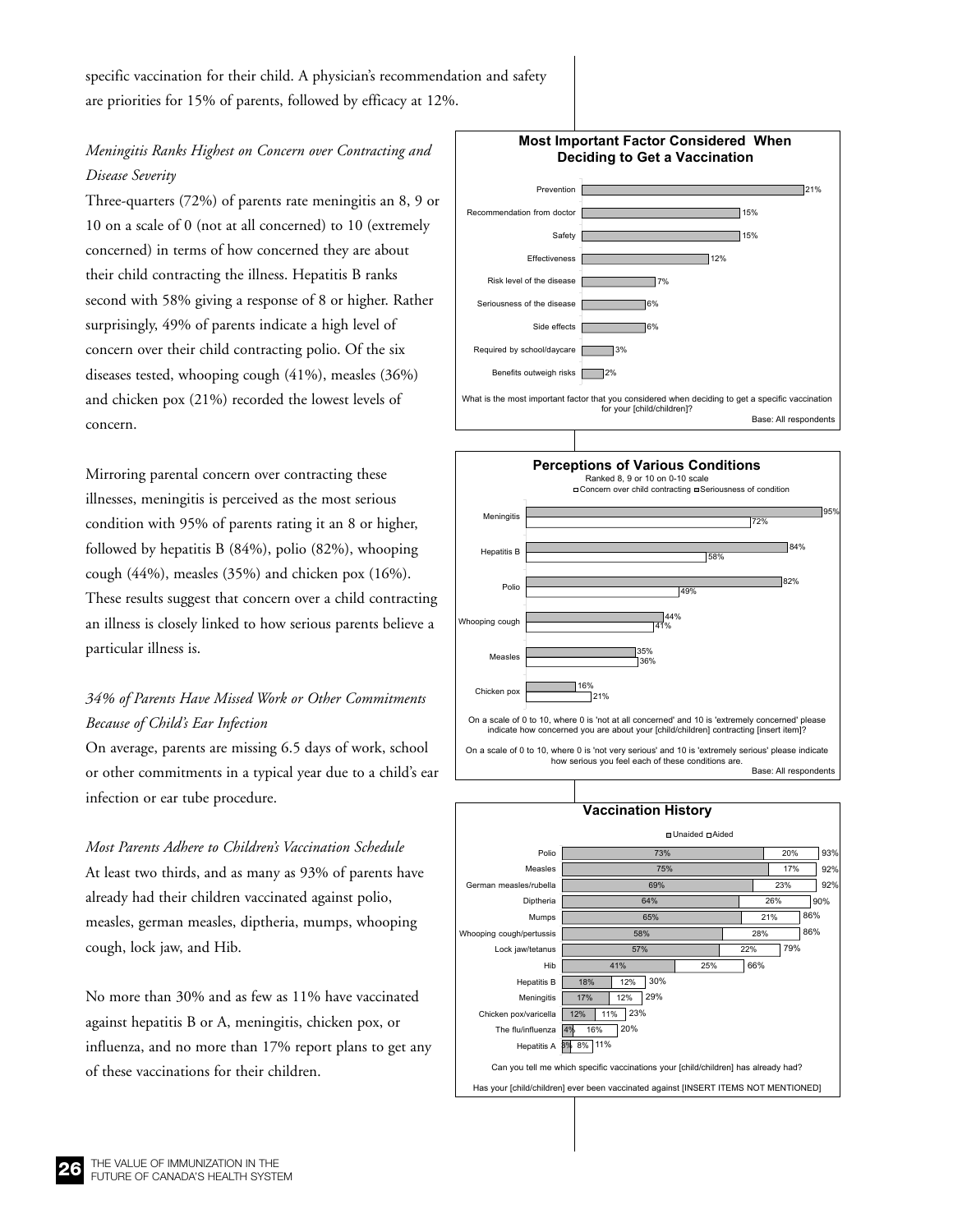In every case, the reason cited most frequently for not getting or planning to get a specific vaccine is that is was not mentioned by a doctor/pediatrician.



|                                                                                                                                                   | <b>Information Sources</b>          |                                                                                                                                                                                                                             |                  |     |           |                     |
|---------------------------------------------------------------------------------------------------------------------------------------------------|-------------------------------------|-----------------------------------------------------------------------------------------------------------------------------------------------------------------------------------------------------------------------------|------------------|-----|-----------|---------------------|
|                                                                                                                                                   |                                     |                                                                                                                                                                                                                             | Trust rated 8-10 |     |           |                     |
|                                                                                                                                                   |                                     |                                                                                                                                                                                                                             |                  |     | All Resp. | <b>Cited Source</b> |
| Physician                                                                                                                                         |                                     |                                                                                                                                                                                                                             |                  | 75% | 88%       | 90%                 |
| The Internet                                                                                                                                      |                                     | 45%                                                                                                                                                                                                                         |                  |     | 23%       | 31%                 |
| Health clinic/centre                                                                                                                              | 41%                                 |                                                                                                                                                                                                                             |                  |     | 78%       | 83%                 |
| Books/journals                                                                                                                                    | 15%<br>13%                          |                                                                                                                                                                                                                             |                  |     | 2%        | 63%                 |
| Magazine/newspaper                                                                                                                                |                                     |                                                                                                                                                                                                                             |                  |     | 22%       | 28%                 |
| Local hospital                                                                                                                                    |                                     |                                                                                                                                                                                                                             |                  | 77% | 88%       |                     |
| <b>Nurse</b>                                                                                                                                      | 7%                                  |                                                                                                                                                                                                                             |                  |     | 75%       | 89%                 |
| Family/friends                                                                                                                                    | 7%                                  | Radio program, local                                                                                                                                                                                                        |                  |     | 16%       | 26%                 |
| Television                                                                                                                                        | 4%<br>daycare and<br>pharmaceutical |                                                                                                                                                                                                                             |                  |     | 23%       | Base too small      |
| Pharmacist                                                                                                                                        | 4%                                  | companies all<br>mentioned by 1%                                                                                                                                                                                            |                  |     | 71%       | Base too small      |
| Toll-free number                                                                                                                                  | 2%                                  |                                                                                                                                                                                                                             |                  |     | 30%       | Base too small      |
| If you want to find information about vaccines,<br>where do you typically go for information? Is<br>there anywhere else?<br>Base: All respondents |                                     | Considering various sources of information on<br>vaccinations, on a scale of 0 to 10, where 0 is<br>'not trustworthy at all' and 10 is 'extremely<br>trustworthy,' how trustworthy do you consider:<br><b>IINSERT ITEMI</b> |                  |     |           |                     |



Conditions like whooping cough, chicken pox and influenza are viewed by some as not being serious enough to warrant vaccination. Rather alarmingly, an average of about 10% of parents are not getting vaccines because they don't believe their child is at risk for highly contagious diseases like whooping cough, meningitis, hepatitis B or influenza.

#### *Majority of Parents are Interested in New Vaccines*

Half (49%) report that, if they heard about a new vaccine, they would likely discuss it with their doctor during their next appointment. Four in ten (40%) would find out more about it on their own and then decide whether or not to discuss it with their doctor.

Only one in ten say they would either wait for their doctor to mention it to them (7%) or that they are not at all interested in finding out about new vaccines (2%).

## *Physicians the Most Popular Source of Information on Childhood Immunizations*

Three-quarters say they would go to their physician/pediatrician for information about vaccines. More than four in ten mention the Internet (45%) and health clinics (41%) as sources of information they would use.

When it comes to trustworthiness, the Internet falls short with only 23% giving it a trustworthiness rating of at least 8 out of 10. The most trusted sources of information are physicians (88%), health clinics (78%), hospitals (77%), nurses (75%) and pharmacists (71%).

*Physicians Play Important Role in Educating Parents* More than eight in ten (86%) of parents report that their child's doctor or nurse has taken time to explain which vaccinations they are giving, and another 75% say they are taking the time to explain the risks and benefits associated with the vaccinations they are giving. Six in ten (61%) have been provided with written information about each vaccination their child has received.